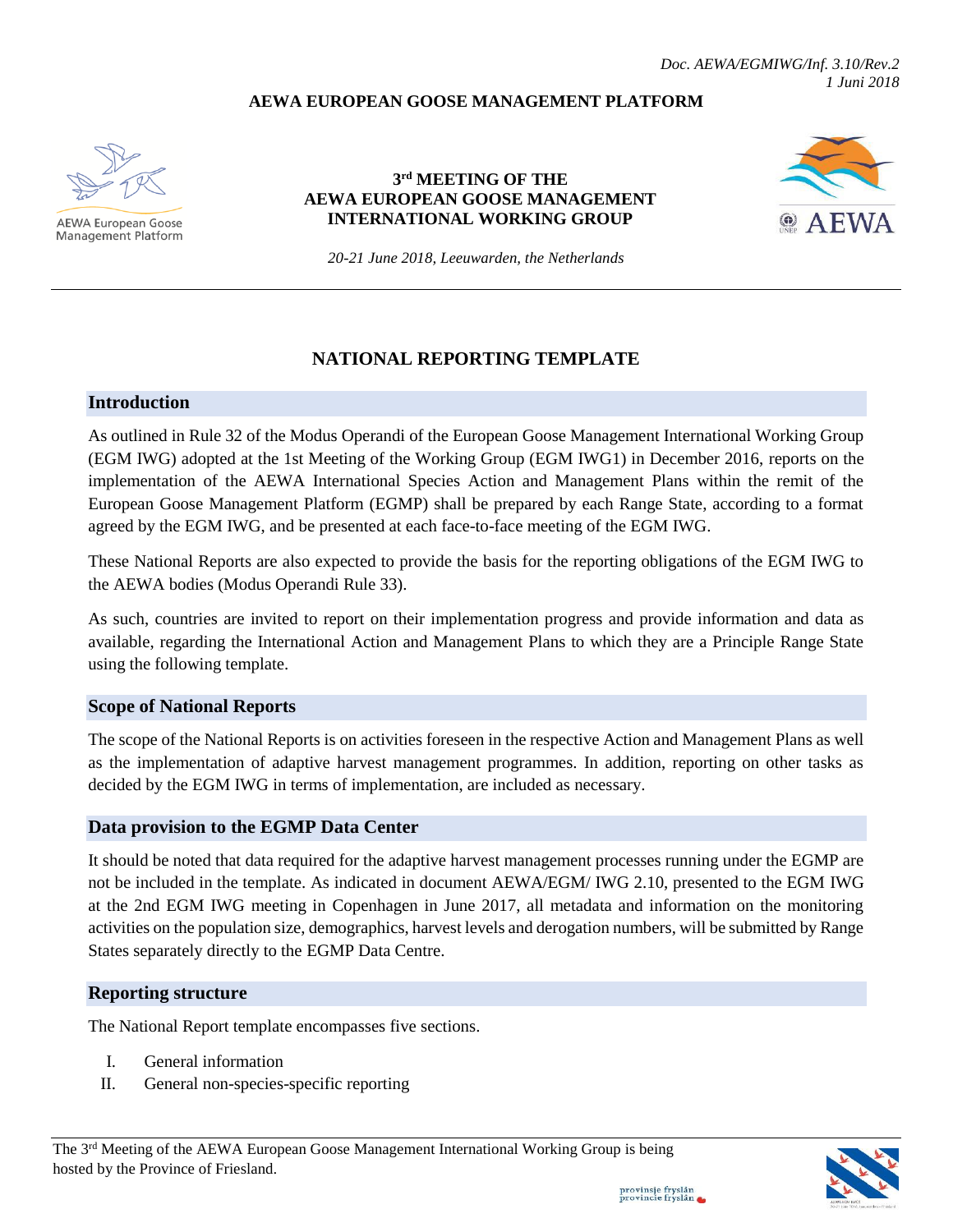III. Reporting on the implementation of the International Species Management Plan for the Svalbard population of the Pink-footed Goose, following the structure of the four main objectives of the plan Reporting of the implementation of the International Single Species Action Plan for the Conservation of the Taiga Bean Goose, based on the structure of the biannual implementation plan agreed at the 1st EGM IWG meeting in Kristianstad, Sweden in December 2016.

The Taiga Bean Goose template is divided into two sub-sections according to Management Units:

- IV. Sub-section A: Eastern 1 Management Unit
- V. Sub-section B: Western and Central Management Units

Please note that country-specific questions are indicated and only need to be answered by the respective countries.

# **Deadline for submission**

The final deadline of submission of the National Reports to the Secretariat is set for **Friday 20 April 2018**, two months before the annual meeting of the EGM IWG.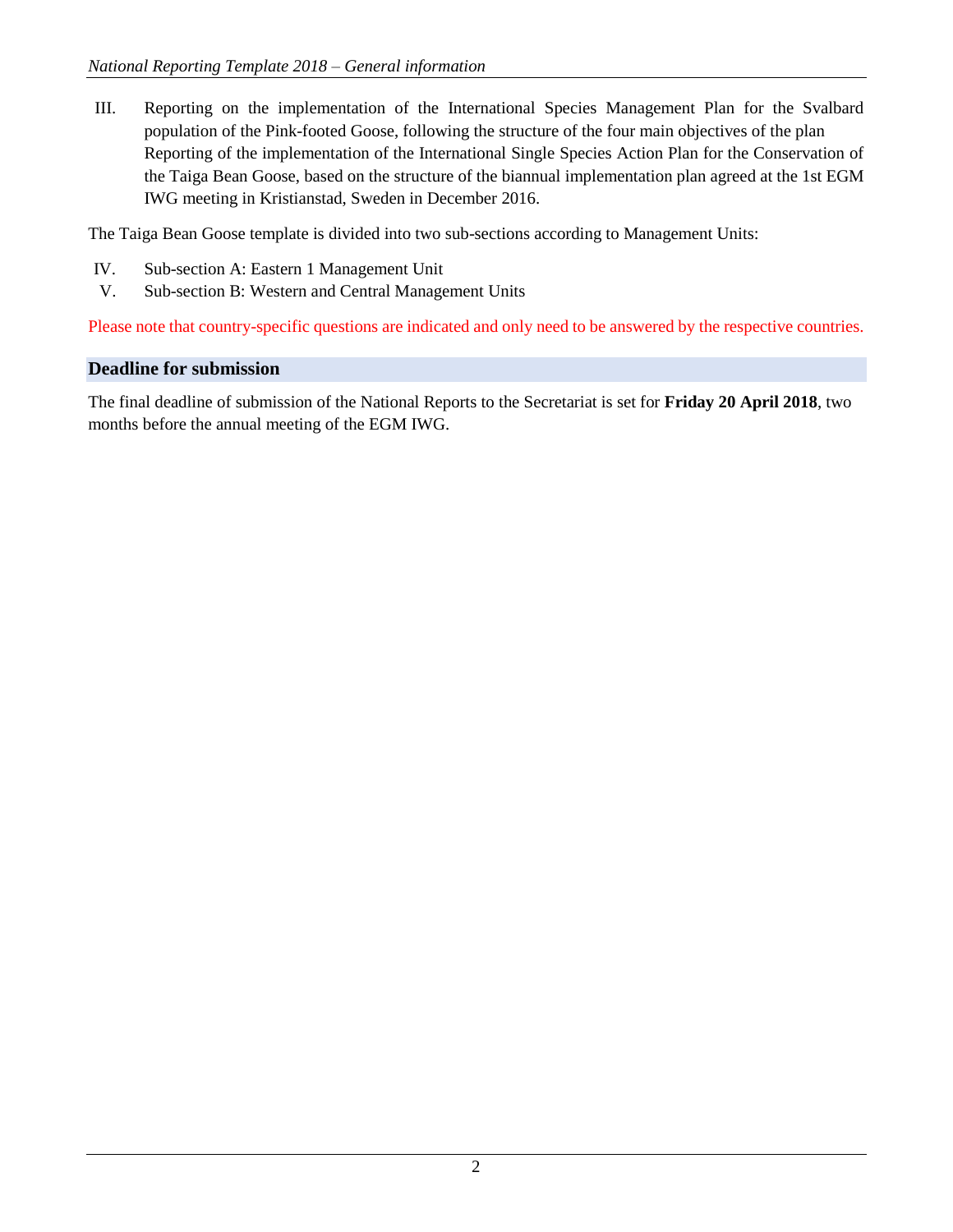# **I. GENERAL INFORMATION**

# **Name of reporting country**

[*Text box*]

# **Designated National EGMP Administrative Authority**

Full name of the institution: [*Text box*]

Name and title of the head of institution: [*Text box*]

Mailing address - Street and number: [*Text box*]

P.O. Box : [*Text box*]

Postal code : [*Text box*]

City: [*Text box*]

Country: [*Text box*]

Telephone: [*Text box*]

E-mail: [*Text box*]

Website: [*Text box*]

# **Designated National Government Representative (NGR) for EGMP matters**

Name and title of the NGR: [*Text box*] Affiliation (institution, department): [*Text box*] Mailing address - Street and number: [*Text box*]

P.O. Box : [*Text box*]

Postal code : [*Text box*]

City: [*Text box*]

Country: [*Text box*]

Telephone: [*Text box*]

E-mail: [*Text box*]

Website: [*Text box*]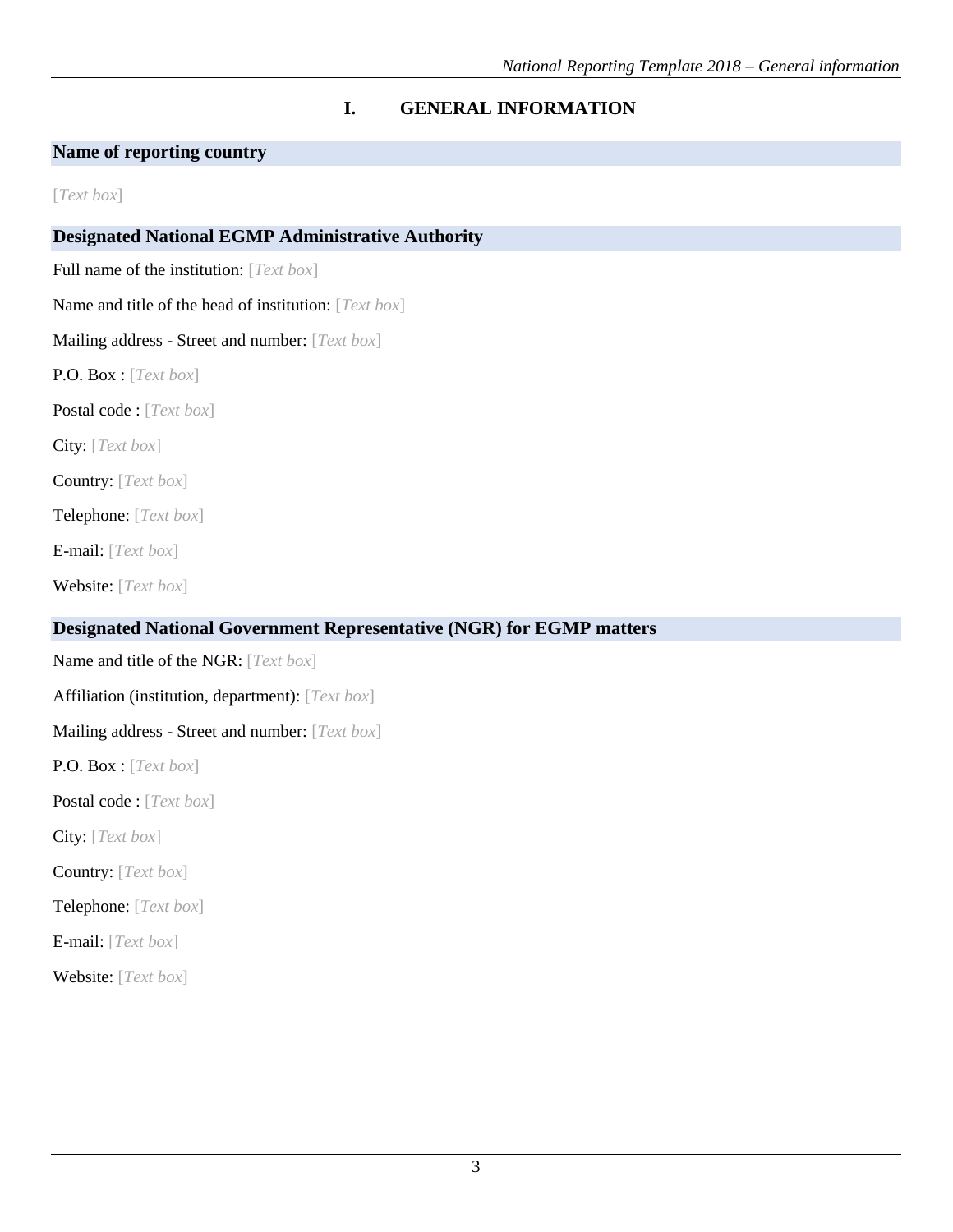| Additional designated National Government Representative (NGR) for EGMP matters (if available) |
|------------------------------------------------------------------------------------------------|
| Name and title of the NGR: [Text box]                                                          |
| Affiliation (institution, department): [Text box]                                              |
| Mailing address - Street and number: [Text box]                                                |
| P.O. Box: [Text box]                                                                           |
| Postal code: [Text box]                                                                        |
| City: [Text box]                                                                               |
| Country: [Text box]                                                                            |
| Telephone: [Text box]                                                                          |
| E-mail: $[Text box]$                                                                           |
| Website: [Text box]                                                                            |
| <b>Designated National Expert (NE) for EGMP matters</b>                                        |
| Name and title of the NE: [Text box]                                                           |
| Affiliation (institution, department): [Text box]                                              |
| Mailing address - Street and number: [Text box]                                                |
| <b>P.O. Box:</b> [ <i>Text box</i> ]                                                           |
| Postal code : [Text box]                                                                       |
| City: [Text box]                                                                               |
| Country: [Text box]                                                                            |
| Telephone: [Text box]                                                                          |
| E-mail: $[Text box]$                                                                           |
| Website: [Text box]                                                                            |
| Additional designated National Expert (NE) for EGMP matters (if available)                     |
| Name and title of the NE: [Text box]                                                           |
| Affiliation (institution, department): [Text box]                                              |
| Mailing address - Street and number: [Text box]                                                |
| <b>P.O. Box</b> : [ <i>Text box</i> ]                                                          |
| Postal code: [Text box]                                                                        |

City: [*Text box*]

Country: [*Text box*]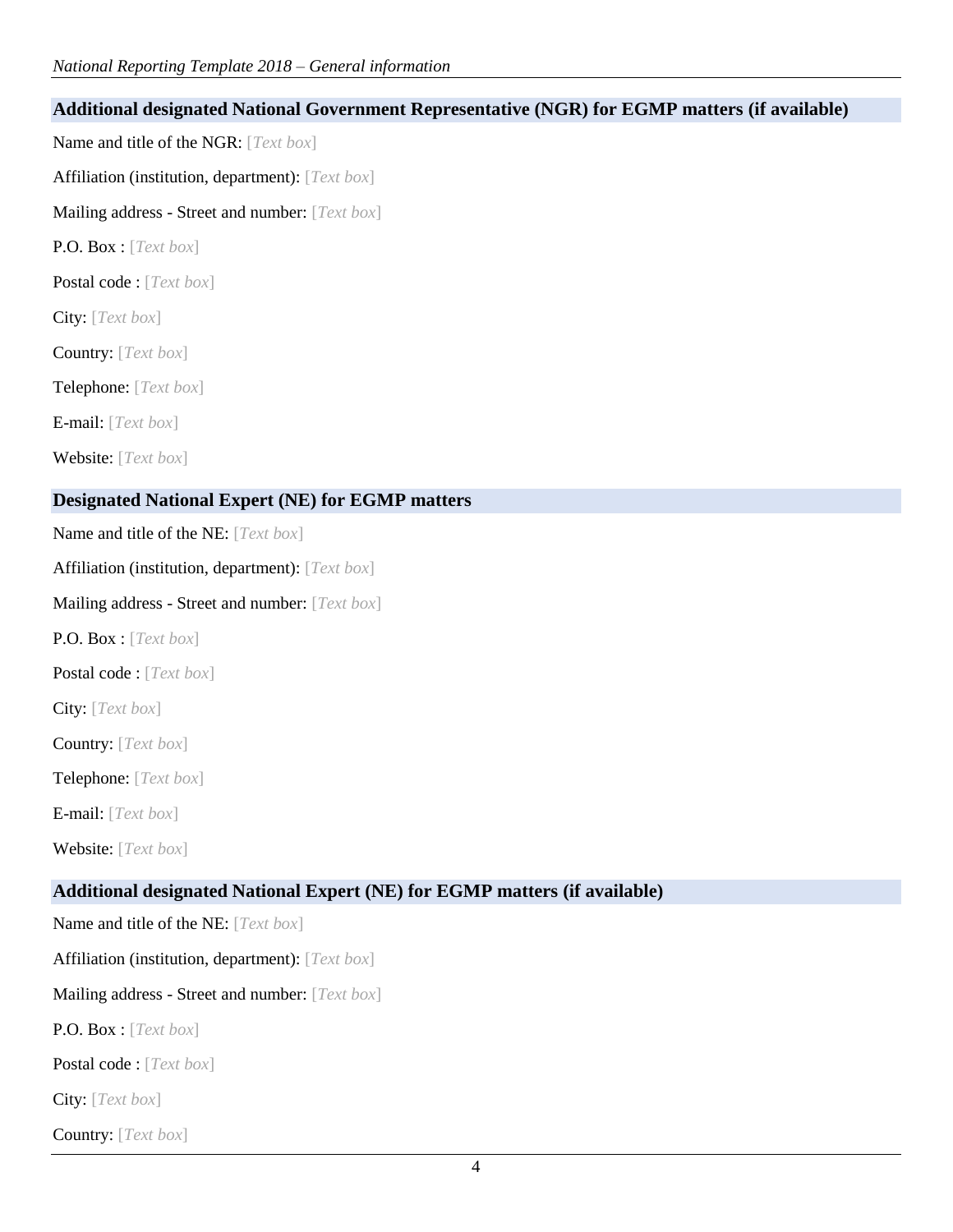Telephone: [*Text box*]

E-mail: [*Text box*]

Website: [*Text box*]

# **Other relevant institutions/entities/individual experts that have contributed to this report**

Please insert information on any other relevant institutions/entities/individual experts that have contributed to this report

[*Text box*]

# **Additional information and comments (optional)**

Please insert additional information and comments

[*Text box*]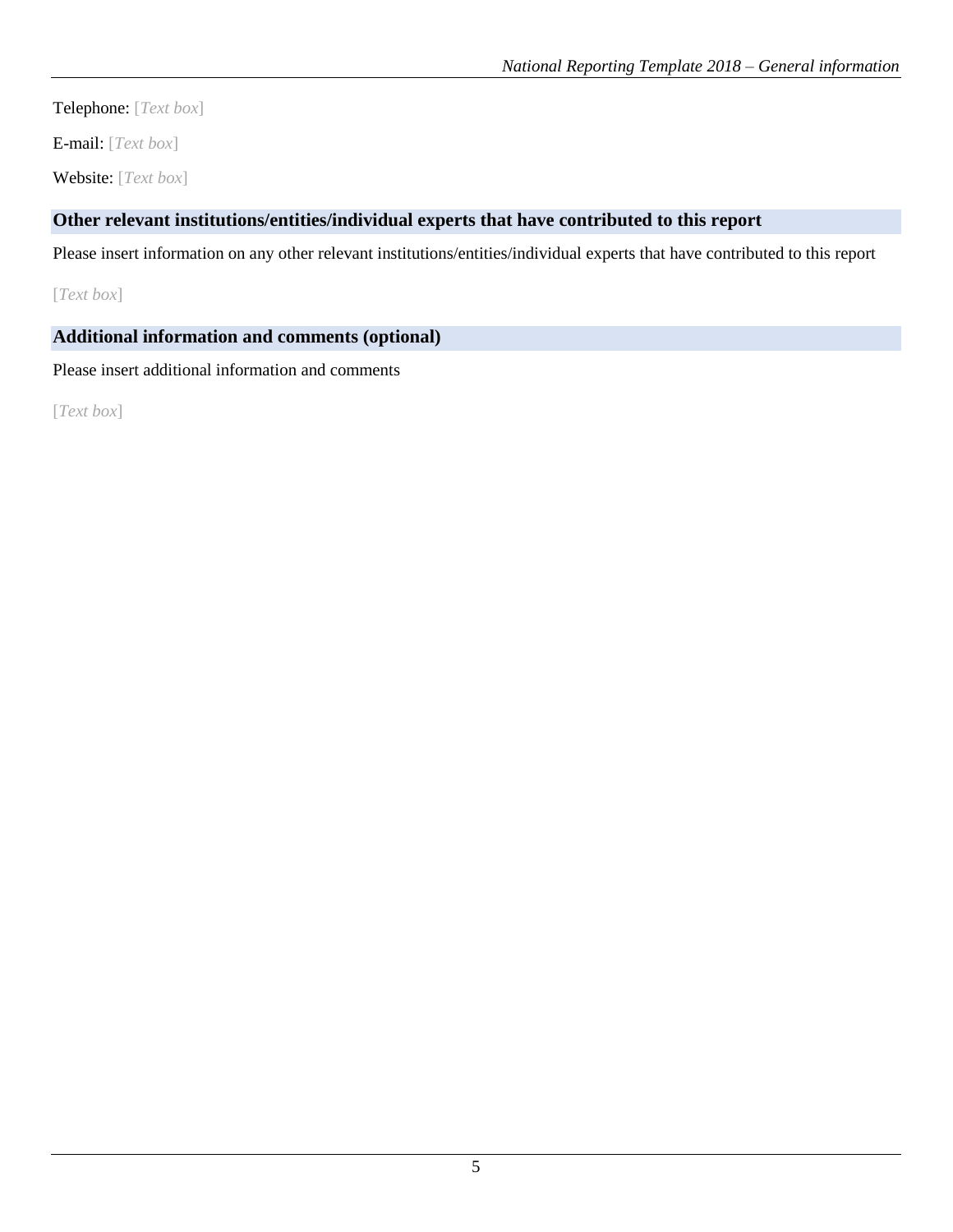# **II. GENERAL NON-SPECIFIC REPORTING**

# *To be completed by all Range States*

# **II.1. Are you monitoring the level of agricultural conflict (damage, complaints) with geese in your country on national (centralized for the entire country), regional (sub-national) or local level?**

[*Tick mark*] **Yes**

[*Tick mark*] **National (centralized for the entire country)**

Please provide details on the monitoring **methods**, **units, frequency** and the **coverage** [*Text box*]

**Are these national activities species-specific?**

[*Tick mark*] **Yes**

Please list the species [*Text box*]

[*Tick mark*] **No**

### [*Tick mark*] **Regional (sub-national) monitoring**

Please provide details on the monitoring **methods**, **units, frequency** and the **coverage** [*Text box*]

#### **Are these regional activities species-specific?**

[*Tick mark*] **Yes** 

Please list the species [*Text box*]

[*Tick mark*] **No**

[*Tick mark*] **Local monitoring**

Please provide details on the monitoring **methods**, **units, frequency** and the **coverage** [*Text box*]

### **Are these local activities species-specific?**

[*Tick mark*] **Yes** 

Please list the species [*Text box*]

[*Tick mark*] **No**

[*Tick mark*] **No**

Please explain the reasons [*Text box*]

[*Tick mark*] **Not relevant**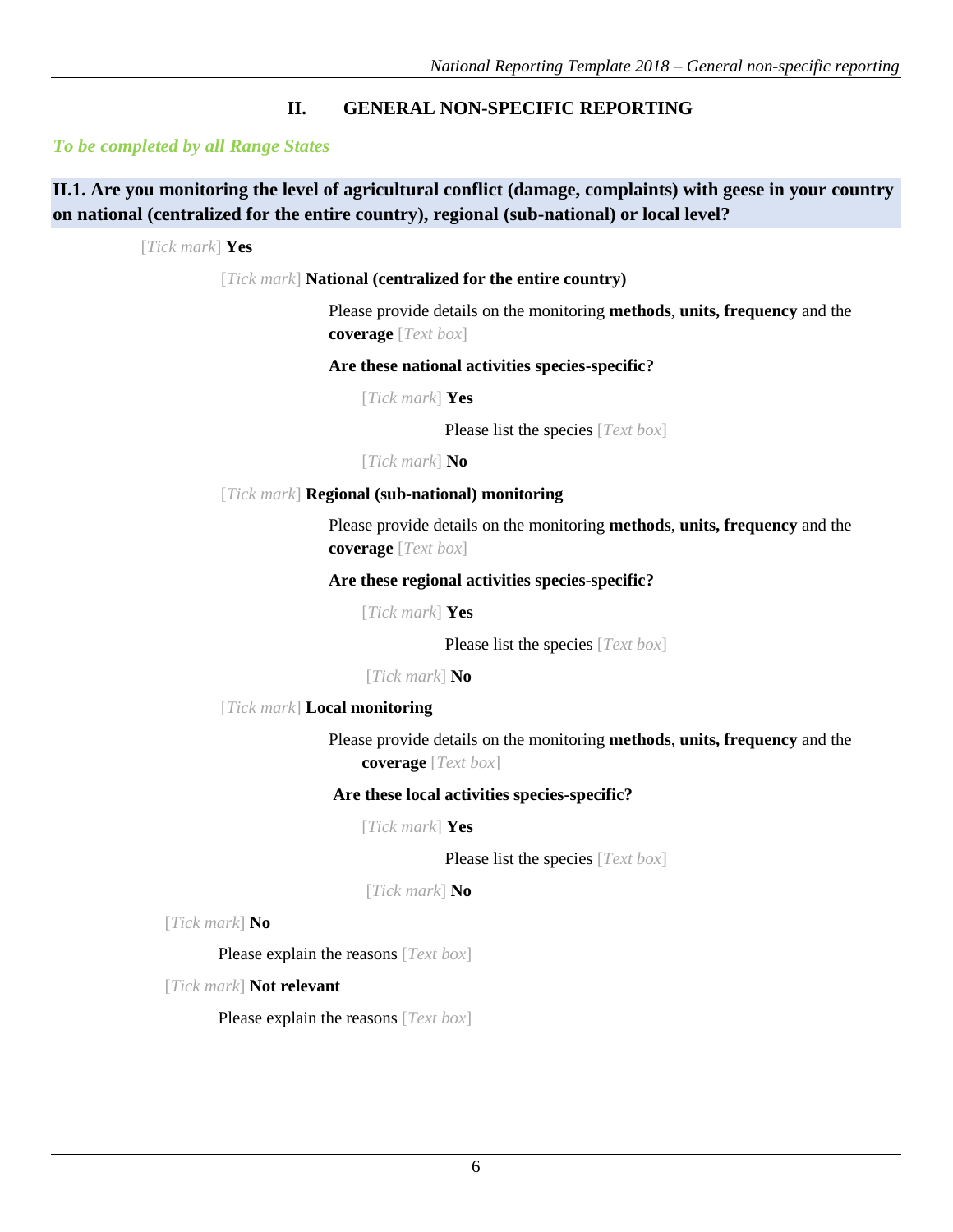# **II.2. What management measures does your country apply to manage agricultural conflicts related to geese on national (centralized for the entire country), regional (sub-national) or local level?**

Possibility for multiple options

[*Tick mark*] **No agricultural conflict related to geese has been recorded in my country** [*Tick mark*] **No management measures are applied to manage agricultural conflicts related to geese**

Please explain the reasons [*Text box*]

### **Compensation schemes (payments to farmers for losses e.g. crop damage)**

[*Tick mark*] Yes

#### **Please indicate the level of the schemes**

[*Tick mark*] National [*Tick mark*] Regional [*Tick mark*] Local

**Please explain how the damage (yield loss) is determined** [*Text box*]

# **Are these schemes species-specific?**

[*Tick mark*] **Yes**

Please provide details on the species-specific measures [*Text box*]

Please provide any other details (e.g. results), if available [*Text box*]

[*Tick mark*] **No**

Please explain the reasons [*Text box*]

# **Is the effectiveness of this scheme evaluated?**

[*Tick mark*] **Yes**

Please provide details on the evaluation of effectiveness [*Text box*]

Please provide any other details (e.g. results), if available [*Text box*]

#### [*Tick mark*] **No**

Please explain the reasons [*Text box*]

# **Subsidy schemes (payments to support farmers to provide for/tolerate geese on their land, replacing agricultural use)**

[*Tick mark*] **Yes**

**Please indicate the level at which subsidy schemes are provided**

[*Tick mark*] National [*Tick mark*] Regional [*Tick mark*] Local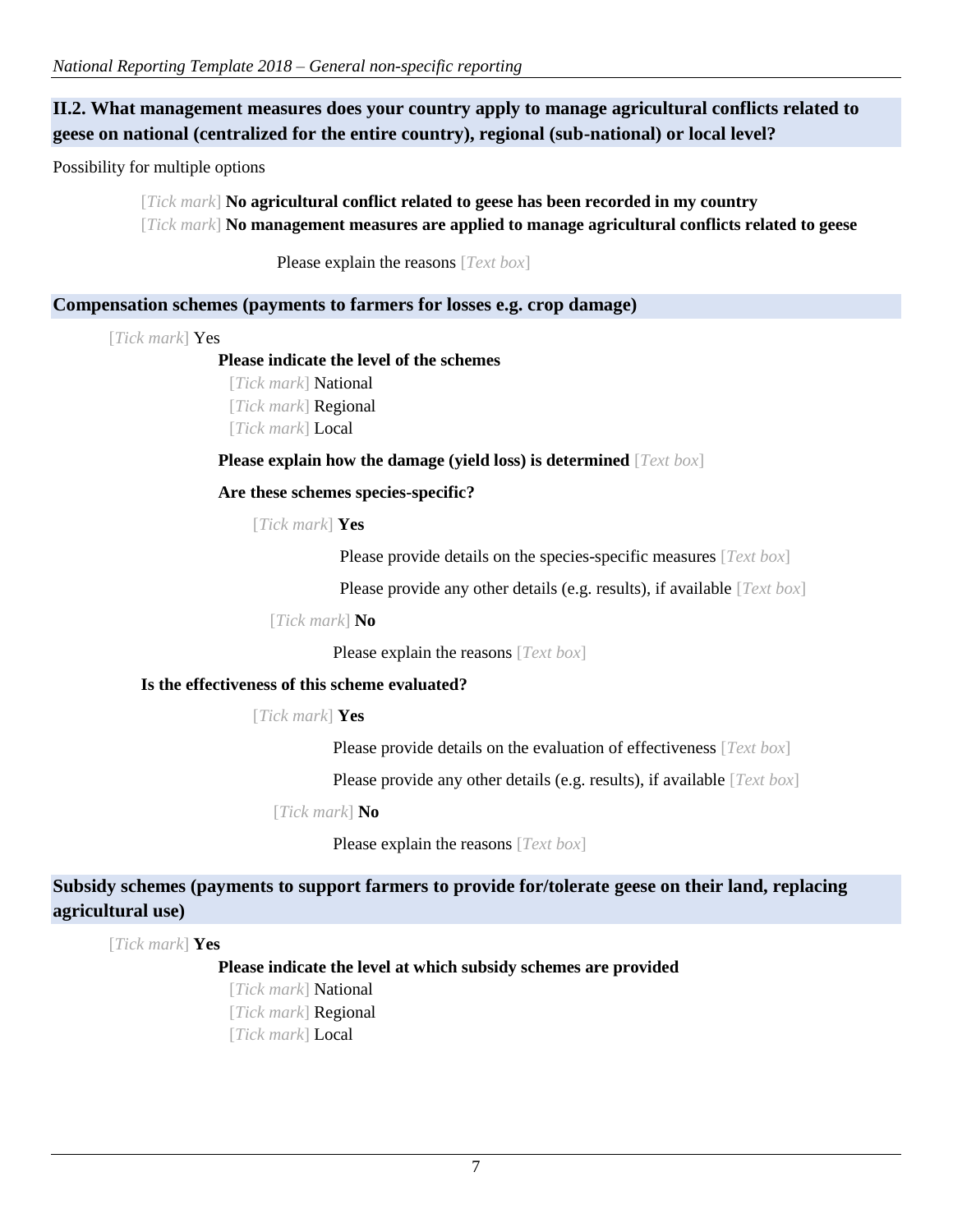#### **Please provide details on the subsidy schemes** [*Text box*]

#### **Are these schemes species-specific?**

### [*Tick mark*] **Yes**

Please provide details on the species-specific measures [*Text box*]

Please provide any other details (e.g. results), if available [*Text box*]

#### [*Tick mark*] **No**

Please explain the reasons [*Text box*]

#### **Is the effectiveness of this scheme evaluated?**

#### [*Tick mark*] **Yes**

Please provide details on the evaluation of effectiveness [*Text box*]

Please provide any other details (e.g. results), if available [*Text box*]

[*Tick mark*] **No**

Please explain the reasons [*Text box*]

#### **Scaring schemes or other preventive measures designed to actively keep geese away from farmland**

[*Tick mark*] **Yes**

### **Please indicate the level of the schemes**

[*Tick mark*] National [*Tick mark*] Regional [*Tick mark*] Local

**Please provide details on the scaring schemes or other preventive measures** [*Text box*]

#### **Is the effectiveness of this scheme evaluated?**

[*Tick mark*] **Yes**

Please provide details on the evaluation of effectiveness [*Text box*]

Please provide any other details (e.g. results), if available [*Text box*]

[*Tick mark*] **No**

Please explain the reasons [*Text box*]

# **Designation of goose foraging areas (accommodation areas)**

[*Tick mark*] **Yes**

**Please provide details on the foraging areas (accommodation areas)** [*Text box*]

# **Please indicate at which level the foraging areas are designated**

[*Tick mark*] National [*Tick mark*] Regional [*Tick mark*] Local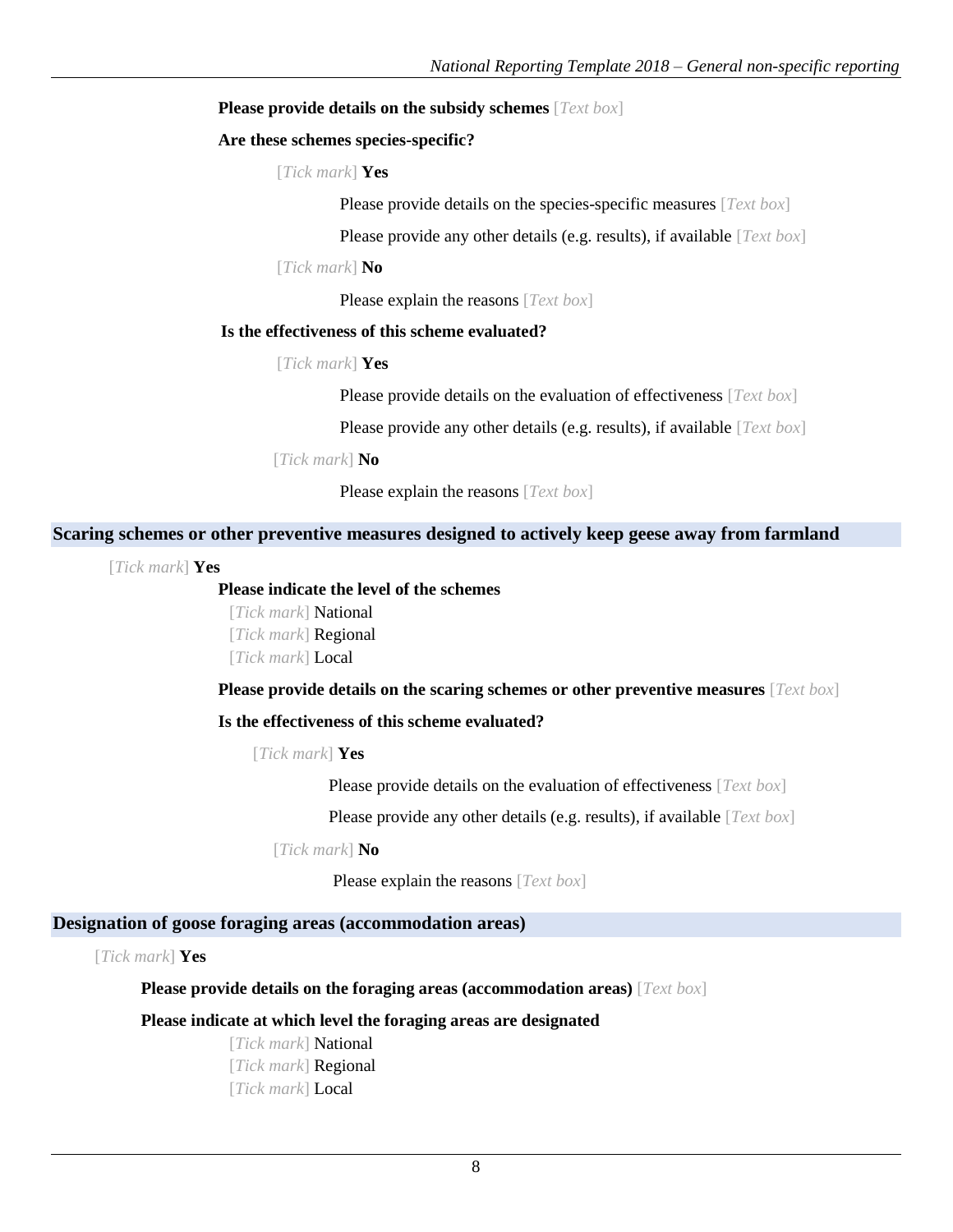### **Is the effectiveness of accommodation areas evaluated?**

[*Tick mark*] **Yes**

Please provide details on the evaluation of effectiveness

Please provide any other details (e.g. results), if available

[*Tick mark*] **No**

Please explain the reasons

### **Derogation shooting to keep geese away from sensitive crops and to reduce population size**

[*Tick mark*] **Yes**

**Please provide details on the derogation shooting** [*Text box*]

#### **Please indicate the application level of the derogation shooting**

[*Tick mark*] National [*Tick mark*] Regional [*Tick mark*] Local

#### **Is the effectiveness of derogation shooting evaluated?**

[*Tick mark*] **Yes**

Please provide details on the evaluation of effectiveness

Please provide any other details (e.g. results), if available

[*Tick mark*] **No**

Please explain the reasons

# **Any other management measures to alleviate agricultural conflict**

[*Tick mark*] **Yes**

**Please provide details on the management measures that are taken** [*Text box*]

### **Please indicate the level of the measures**

[*Tick mark*] National [*Tick mark*] Regional [*Tick mark*] Local

#### **Are these measures species-specific?**

[*Tick mark*] **Yes**

Please provide details on the species-specific measures [*Text box*]

Please provide any other details (e.g. results), if available [*Text box*]

[*Tick mark*] **No**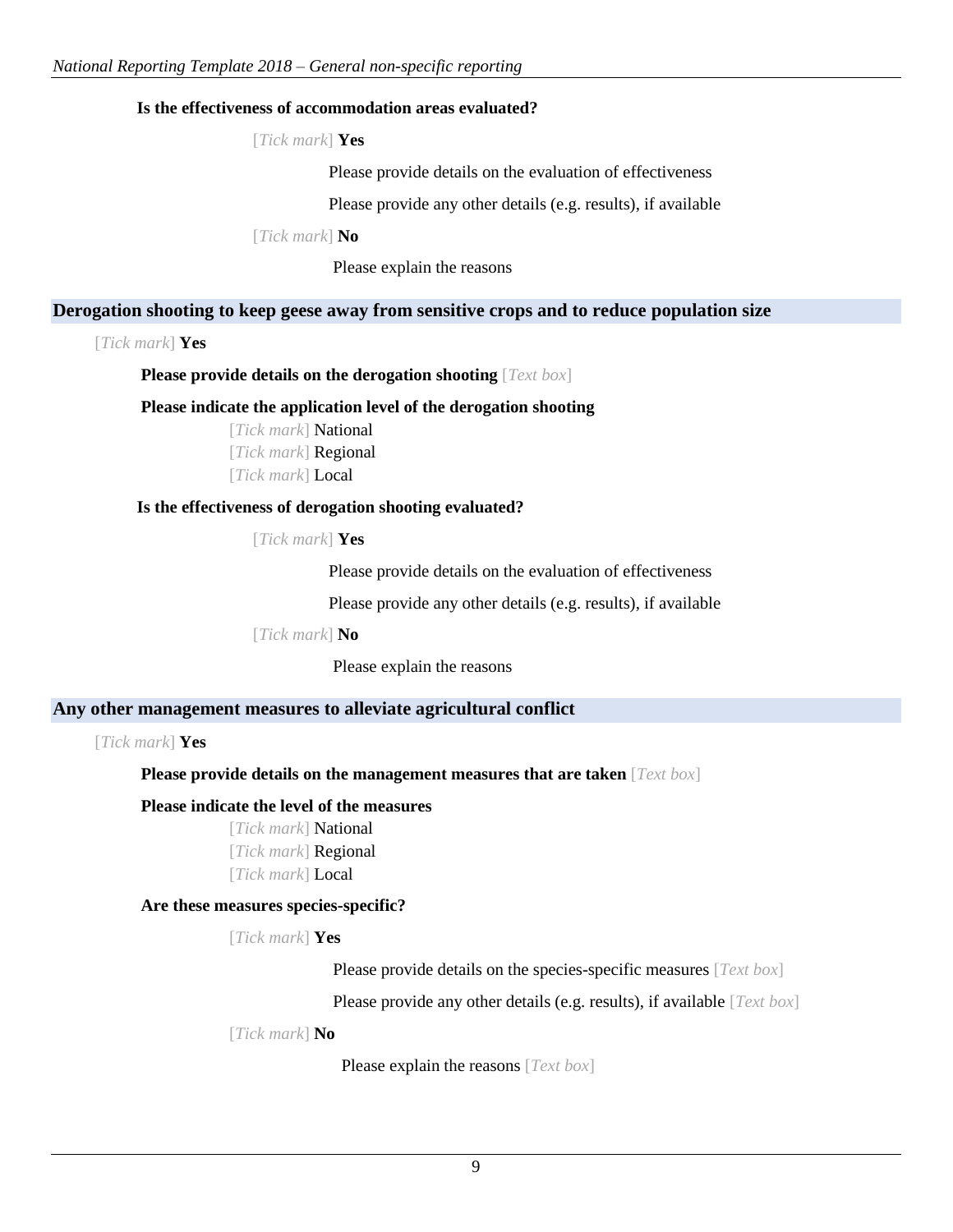# **Is the effectiveness of these measures evaluated?**

[*Tick mark*] **Yes**

Please provide details on the evaluation of effectiveness

Please provide any other details (e.g. results), if available

[*Tick mark*] **No**

Please explain the reasons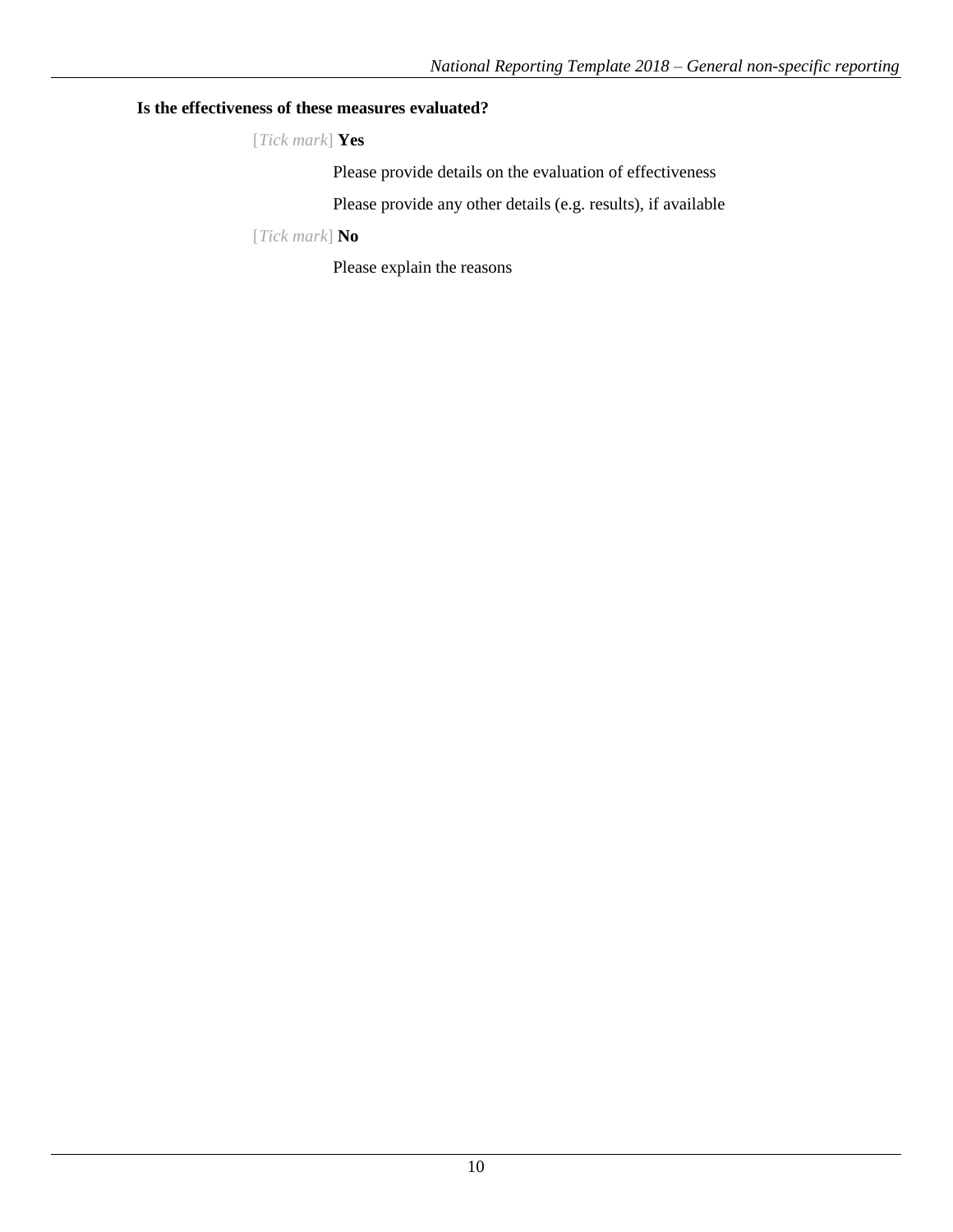# **III. PINK-FOOTED GOOSE INTERNATIONAL SPECIES MANAGEMENT PLAN (PFG ISMP)**

#### **General implementation**

# **III.1 Does your country have a national / regional or local management plan for the Pink-footed Goose?**

#### (PfG ISMP, p. 29)

[*Tick mark*] **Yes, adopted and being implemented**

#### **Please indicate the level of the plan**

#### [*Tick mark*] **National (centralized for the entire country)**

Please indicate the date of adoption *[Text Box]*

Please indicate by whom the plan was adopted *[Text Box]*

Please provide details about the implementing agency *[Text Box]*

Please provide a reference to the plan *[Text Box]*

Please provide a main contact *[Text Box]*

# **Does the management plan/s promote recreational uses such as tourism and hunting?**

#### (PfG ISMP, p. 33)

[*Tick mark*] **Yes**

Please provide more details on the activities *[Text Box]*

Please indicate the economic, cultural and other value of the recreational activities at local level *[Text Box]*

[*Tick mark*] **No**

Please explain the reasons *[Text Box]*

#### [*Tick mark*] **Regional (sub-national)**

In case of various management plans, please upload a document or table listing all the management plans, including the details required in the sections below *[Text Box]*

Please indicate the region the plan encompasses *[Text Box]*

Please indicate the date of adoption *[Text Box]*

Please indicate by whom the plan was adopted *[Text Box]*

Please provide details about the implementing agency *[Text Box]*

Please provide a reference to the plan *[Text Box]*

Please provide a main contact *[Text Box]*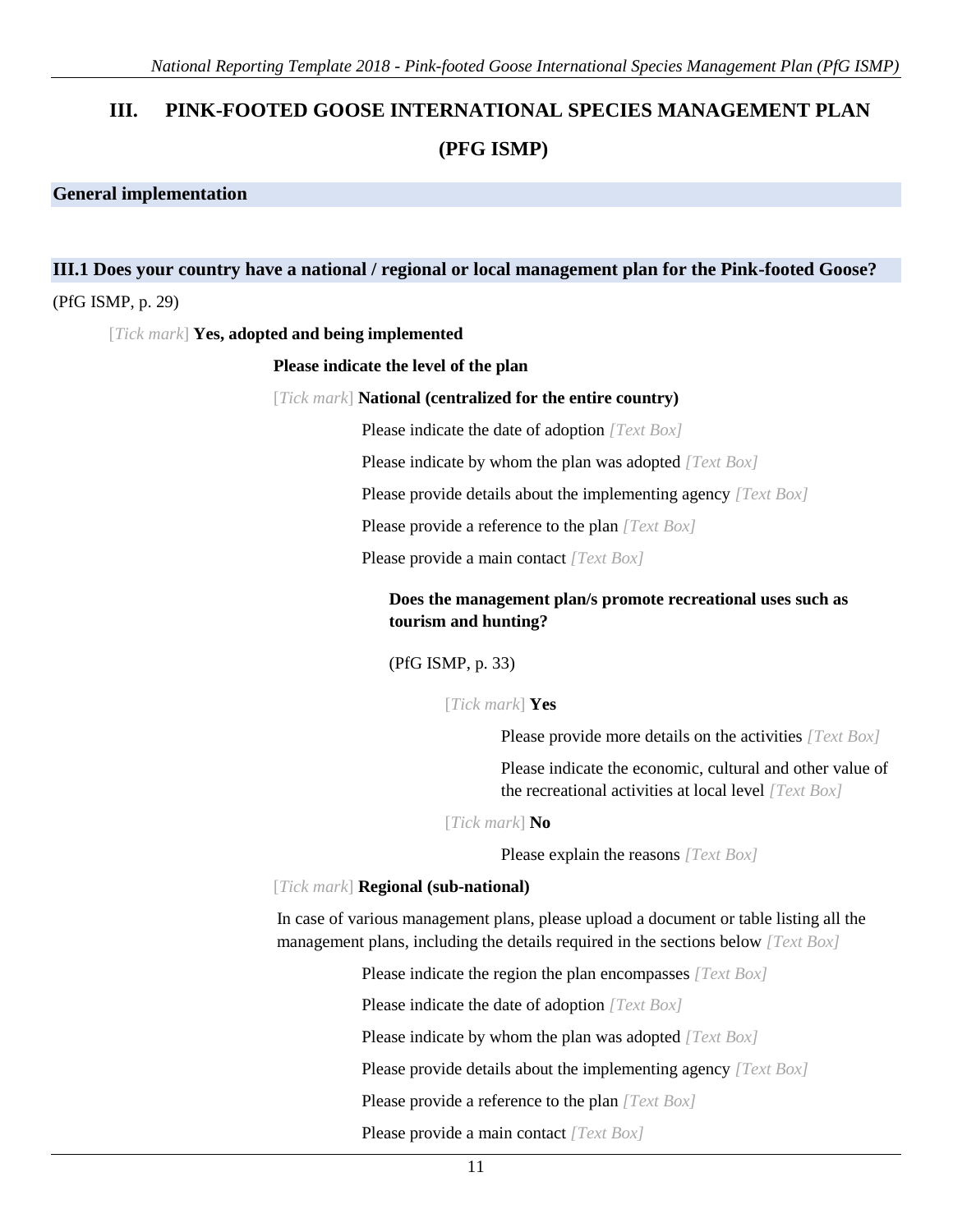# **Does the management plan/s promote recreational uses such as tourism and hunting?**

(PfG ISMP, p. 33)

[*Tick mark*] **Yes**

Please provide more details on the activities *[Text Box]*

Please indicate the economic, cultural and other value of the recreational activities at regional level *[Text Box]*

[*Tick mark*] **No**

Please explain the reasons *[Text Box]*

### [*Tick mark*] **Local**

In case of various management plans, please upload a document or table listing all the management plans, including the details required in the sections below *[Text Box]*

Please indicate the area the plan encompasses *[Text Box]*

Please indicate the date of adoption *[Text Box]*

Please indicate by whom the plan was adopted *[Text Box]*

Please provide details about the implementing agency *[Text Box]*

Please provide a reference to the plan *[Text Box]*

Please provide a main contact *[Text Box]*

# **Does the management plan/s promote recreational uses such as tourism and hunting?**

(PfG ISMP, p. 33)

[*Tick mark*] **Yes**

Please provide more details on the activities *[Text Box]*

Please indicate the economic, cultural and other value of the recreational activities at local level *[Text Box]*

[*Tick mark*] **No**

Please explain the reasons *[Text Box]*

Field for additional information on management plan/s (optional) *[Text Box]*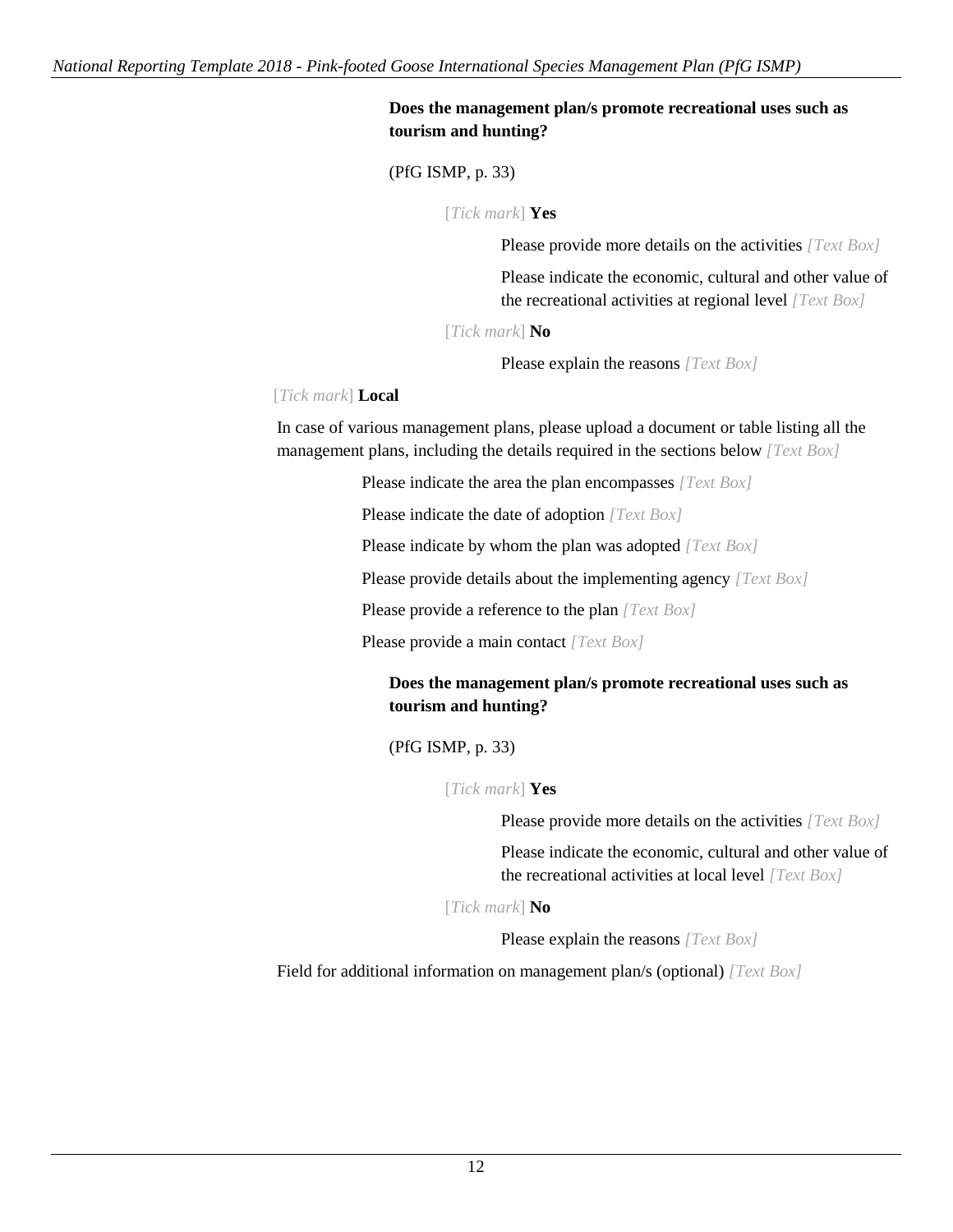# [*Tick mark*] **Yes, adopted but not being implemented**

### **Please indicate the level of the plan**

### [*Tick mark*] **National (centralized for the entire country)**

Please indicate the date of adoption *[Text Box]*

Please indicate by whom the plan was adopted *[Text Box]*

Please provide details about the implementing agency *[Text Box]*

Please provide a reference to the plan *[Text Box]*

Please provide a main contact *[Text Box]*

# **Are the management plan/s promoting recreational uses such as tourism and hunting?**

(PfG ISMP, p. 33)

# [*Tick mark*] **Yes**

Please provide more details on the planned activities *[Text Box]*

Please indicate why the plan is not being implemented *[Text Box]*

Field for additional information on management plan/s (optional) *[Text Box]*

#### [*Tick mark*] **No**

Please explain the reasons *[Text Box]*

Please indicate why the plan is not being implemented *[Text Box]*

Field for additional information on management plan/s (optional) *[Text Box]*

# [*Tick mark*] **Regional (sub-national)**

Please indicate the region the plan encompasses *[Text Box]*

Please indicate the date of adoption *[Text Box]*

Please indicate by whom the plan was adopted *[Text Box]*

Please provide details about the implementing agency *[Text Box]*

Please provide a reference to the plan *[Text Box]*

Please provide a main contact *[Text Box]*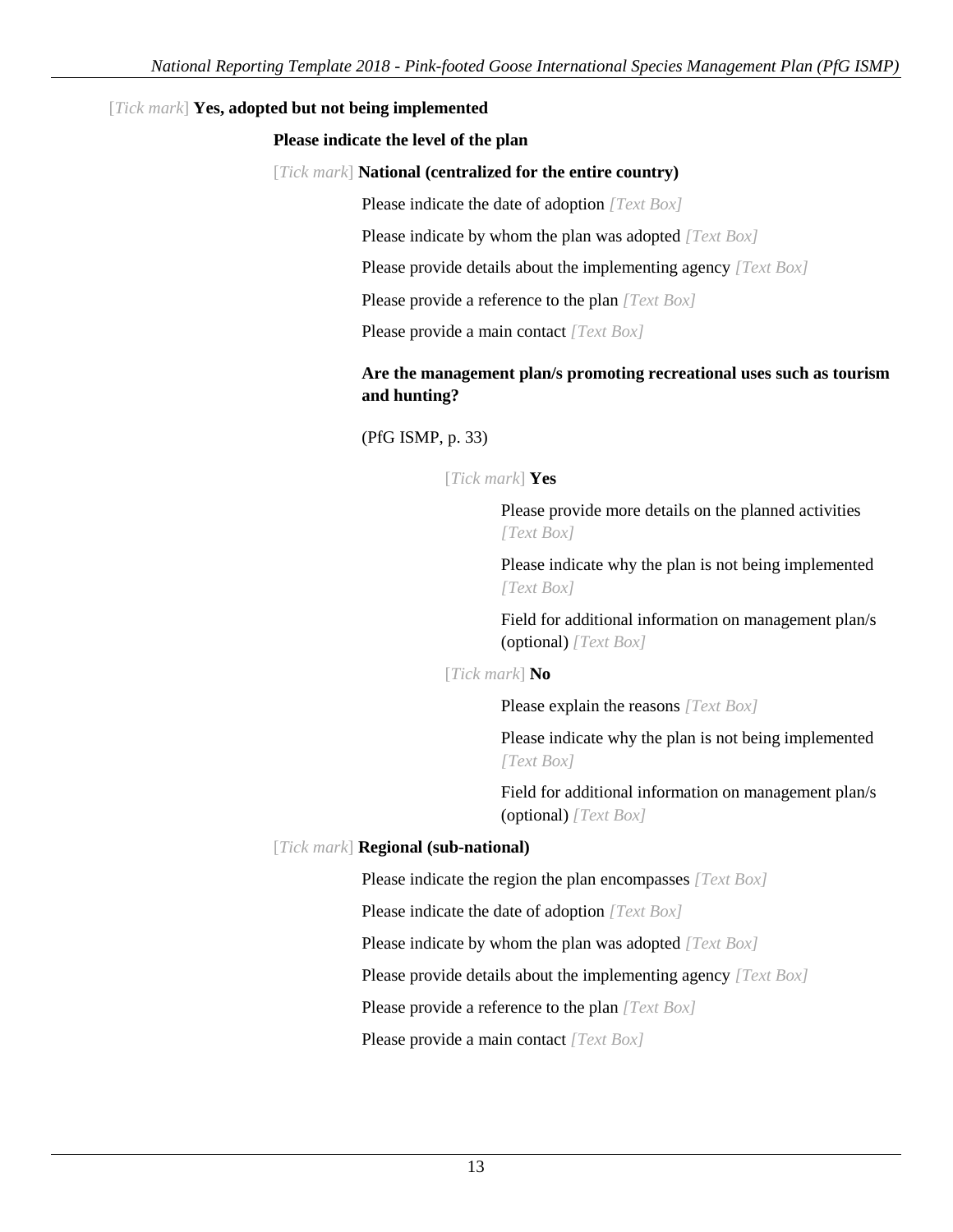# **Are the management plan/s promoting recreational uses such as tourism and hunting?**

(PfG ISMP, p. 33)

[*Tick mark*] **Yes**

Please provide more details on the planned activities *[Text Box]*

Please indicate why the plan is not being implemented *[Text Box]*

Field for additional information on management plan/s (optional) *[Text Box]*

[*Tick mark*] **No**

Please explain the reasons *[Text Box]*

Please indicate why the plan is not being implemented *[Text Box]*

Field for additional information on management plan/s (optional) *[Text Box]*

[*Tick mark*] **Local**

Please indicate the area the plan encompasses *[Text Box]*

Please indicate the date of adoption *[Text Box]*

Please indicate by whom the plan was adopted *[Text Box]*

Please provide details about the implementing agency *[Text Box]*

Please provide a reference to the plan *[Text Box]*

Please provide a main contact *[Text Box]*

In case of various management plans, please upload a document or table listing all the management plans, including the details required in the sections above *[Text Box]*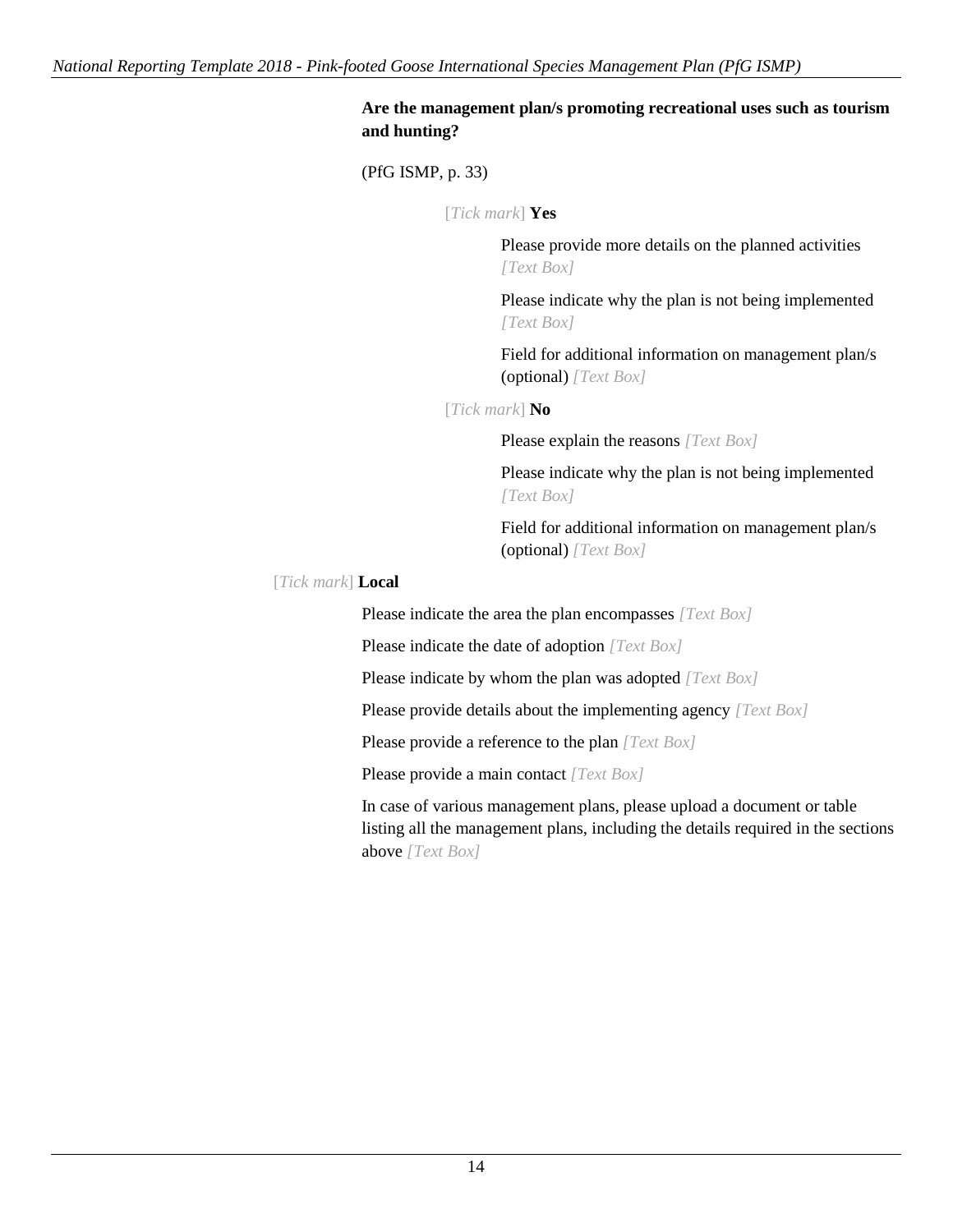# **Are the management plan/s promoting recreational uses such as tourism and hunting?**

(PfG ISMP, p. 33)

[*Tick mark*] **Yes**

Please provide more details on the planned activities *[Text Box]*

Please indicate why the plan is not being implemented *[Text Box]*

Field for additional information on management plan/s (optional) *[Text Box]*

[*Tick mark*] **No**

Please explain the reasons *[Text Box]*

Please indicate why the plan is not being implemented *[Text Box]*

Field for additional information on management plan/s (optional) *[Text Box]*

#### [*Tick mark*] **A plan(s) is/are being developed**

Please indicate the timeline for the finalization of the plan *[Text Box]*

Please indicate when it is expected to be adopted *[Text Box]*

Please indicate the level of the plan(s) (national, regional, local) *[Text Box]*

Field for additional information on management plan/s (optional) *[Text Box]*

[*Tick mark*] **No**

Please explain the reasons *[Text Box]*

Field for additional information on management plan/s (optional) *[Text Box]*

### **III.2 Has your country established a working group to support the implementation of the PfG ISMP?**

### (PfG ISMP, p. 29)

[*Tick mark*] **Yes, a working group has been established**

#### **Please indicate the type of working group that has been established**

[*Tick mark*] **National**

Please indicate the date of establishment *[Text Box]*

Please list the working group members and coordinator *[Text Box]*

Please provide details about the functions of the working group *[Text Box]*

Please provide a main contact *[Text Box]*

Field for additional information on working group (optional) *[Text Box]*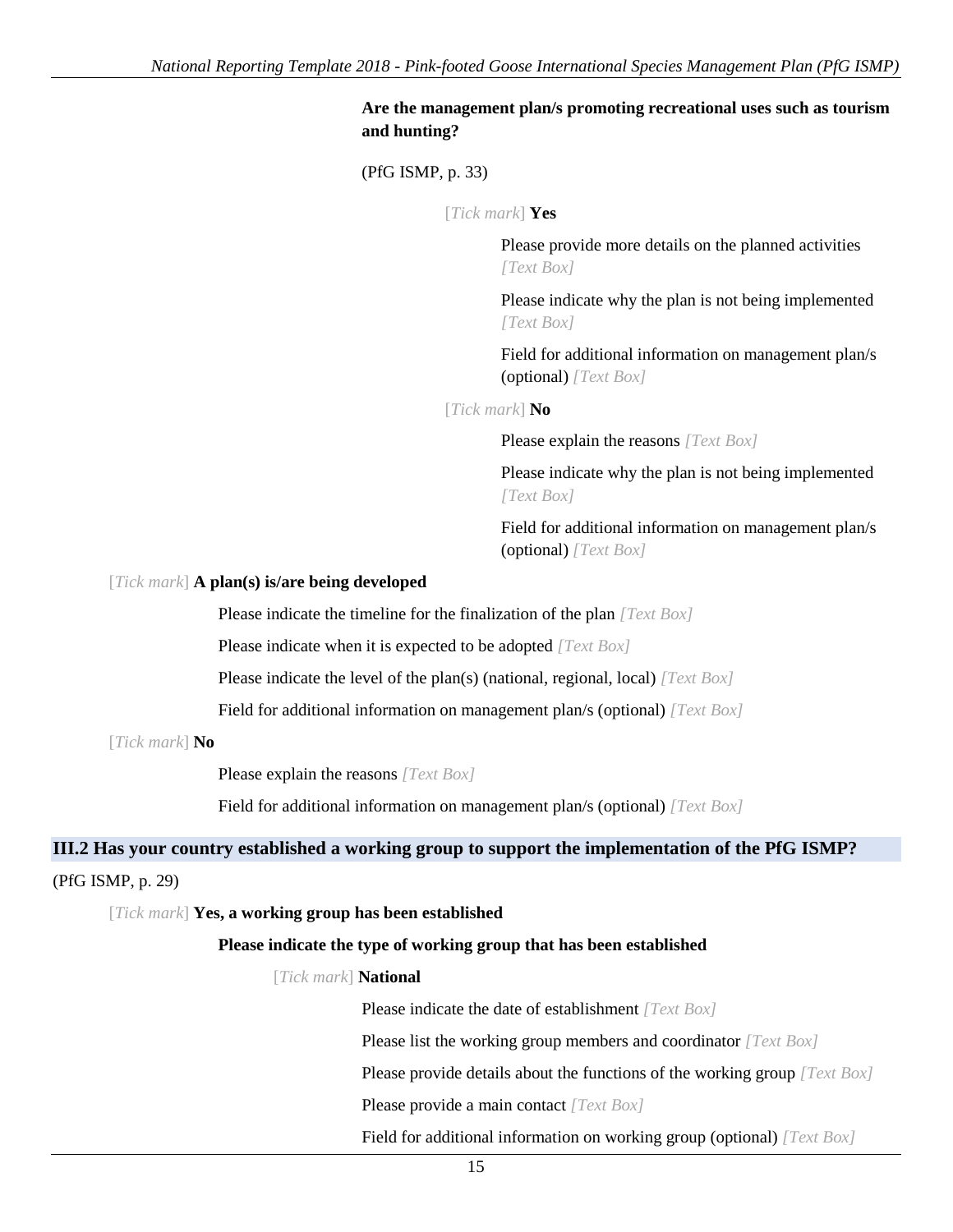### *[Tick mark*] **Regional**

In case of multiple regional working groups, please upload a document or table listing all the working groups, including the details required in the sections below *[Text Box]*

Please indicate the region the working group services *[Text Box]*

Please indicate the date of establishment *[Text Box]*

Please list the working group members and coordinator *[Text Box]*

Please provide details about the functions of the working group *[Text Box]*

Please provide a main contact *[Text Box]*

Field for additional information on working group (optional) *[Text Box]*

# *[Tick mark*] **Local**

In case of multiple local working groups, please upload a document or table listing all the working groups, including the details require in the sections above *[Text Box]*

Please indicate the area the working group services *[Text Box]*

Please indicate the date of establishment *[Text Box]*

Please list the working group members and coordinator *[Text Box]*

Please provide details about the functions of the working group *[Text Box]*

Please provide a main contact *[Text Box]*

Field for additional information on working group (optional) *[Text Box]*

#### [*Tick mark*] **The establishment of a working group is under consideration**

Please indicate by when a decision on the establishment will be taken *[Text Box]*

Field for additional information on working group (optional) *[Text Box]*

[*Tick mark*] **No**

Please indicate which existing structure or capacity is responsible for the implementation of the PfG ISMP instead *[Text Box]*

Field for additional information on working group (optional) *[Text Box]*

# **Objective I. Maintain a sustainable and stable Pink-footed Goose population and its range**

# **III.3 Have key sites for the Pink-footed Goose been identified in your country?**

# (PfG ISMP, p. 32)

[*Tick mark*] **Yes**

Please upload an Excel table and include specific information for each site on the following items *[Text Box]*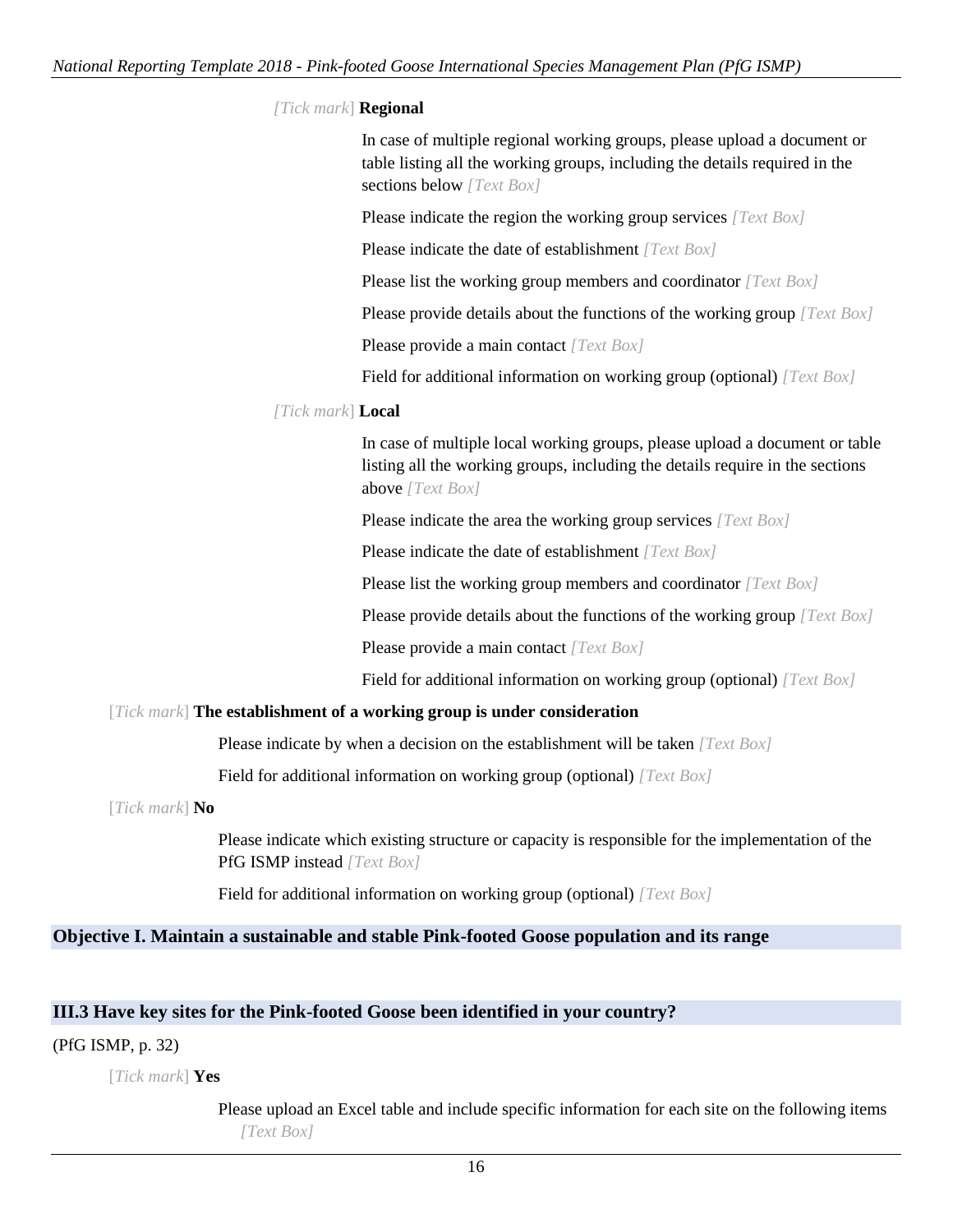- 1 Country
- 2 Site
- 3 Size (ha)
- 4 Location (decimal geographic coordinates; and separately upload a map indicating roost and main foraging areas if possible)
- 5 Main habitat types
- 6 Has this site been afforded appropriate designation status at international levels (e.g. Ramsar site, SPA, etc.)?
	- 6a Designation status
	- 6b Date of designation
	- 6c any other relevant information
- 7 Has this site been afforded appropriate protected area status at national levels?
	- 7a Designation status
	- 7b Date of designation
	- 7c any other relevant information
- 8 Does a management plan exist that address the conservation requirements of pink-footed geese?

8a Provide brief details e.g. about the hunting regulations and other management regimes

[*Tick mark*] **No**

Please explain the reasons *[Text Box]*

# **III.4 Are measures being taken to restore and/or rehabilitate Pink-footed Geese roosting and/or feeding habitats?**

(PfG ISMP, p. 33)

# **In the staging areas**

Please provide brief details listing sites and measures *[Text Box]*

#### **In the wintering areas**

Please provide brief details listing sites and measures *[Text Box]*

**Not relevant**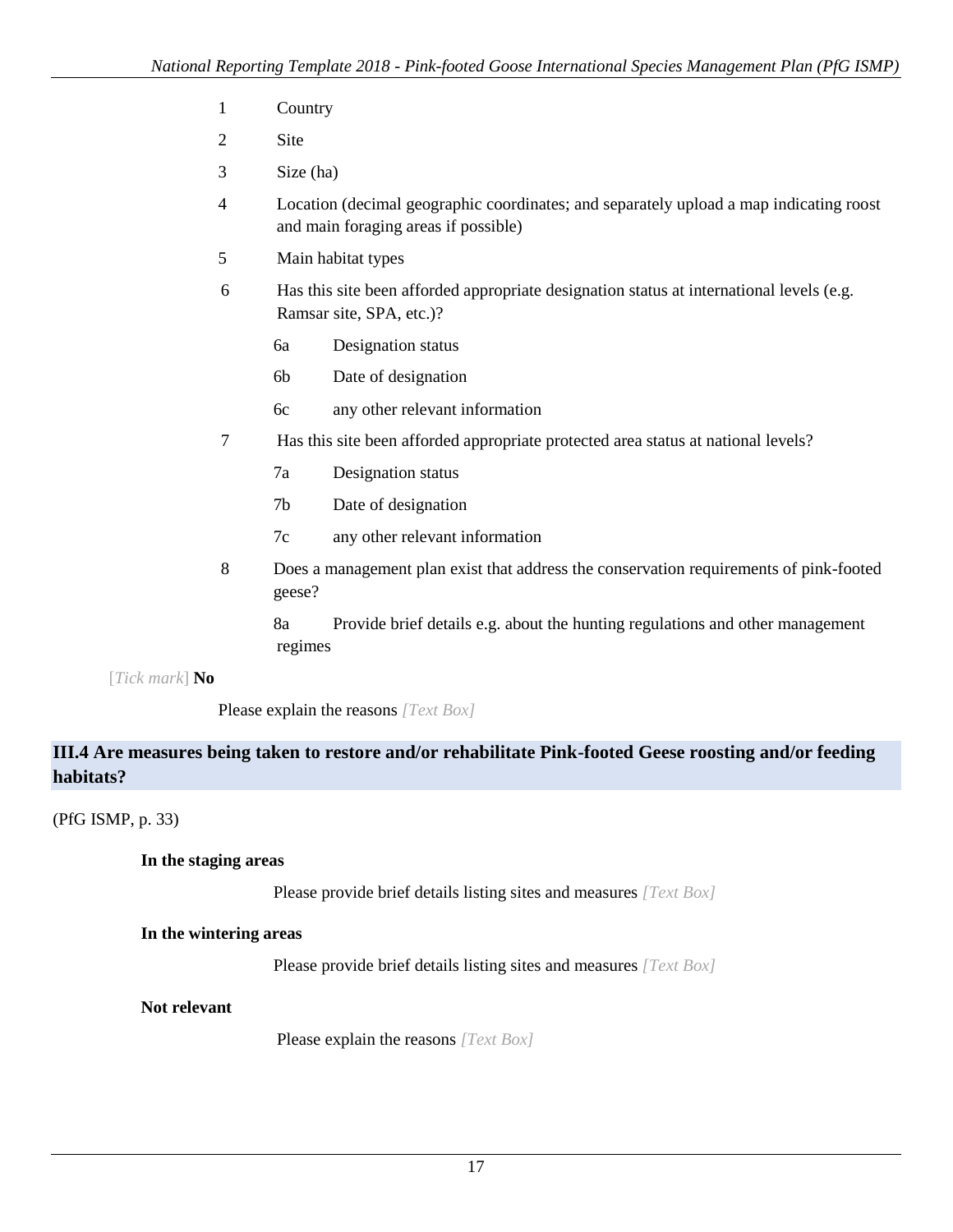*National Reporting Template 2018 - Pink-footed Goose International Species Management Plan (PfG ISMP)*

# **III.5 Has a programme for prevention of Pink-footed Goose breeding on mainland been developed and implemented in your country?**

# (PfG ISMP, p. 31)

# *[only for Norway]*

### [*Tick mark*] **Yes, the programme is being implemented**

Please provide information on measures taken to date *[Text Box]*

Please provide results, if available *[Text Box]*

#### [*Tick mark*] **Yes, but the programme is not being implemented to date**

Please provide brief details on the measures and timeline of the programme *[Text Box]*

Please explain why it has not been implemented *[Text Box]*

### [*Tick mark*] **No, but a programme is under development**

Please provide brief details and expected date of enacting it *[Text Box]*

[*Tick mark*] **No** 

Please provide details on any other relevant activities undertaken, if any *[Text Box]*

# **Keep agricultural conflicts to an acceptable level**

# **III.6 Are agricultural conflicts related to Pink-footed Geese (e.g. crop damage) currently at an acceptable level within your country?**

#### (PfG ISMP, p. 33)

[*Tick mark*] **Yes**

Please indicate how these conflicts are being addressed *[Text Box]*

[*Tick mark*] **No**

Please indicate how these conflicts are being addressed *[Text Box]*

Please provide further details, as necessary *[Text Box]*

# **Objective III. Avoid increase in tundra vegetation degradation on the breeding range**

# **III.7 Is the extent of arctic tundra degradation on Svalbard caused by the Pink-footed Goose monitored?**

(PfG ISMP, p. 33-34)

# *[only for Norway]*

[*Tick mark*] **Yes**

Please provide details on the type of monitoring activities (who is conducting them and how they are conducted) *[Text Box]*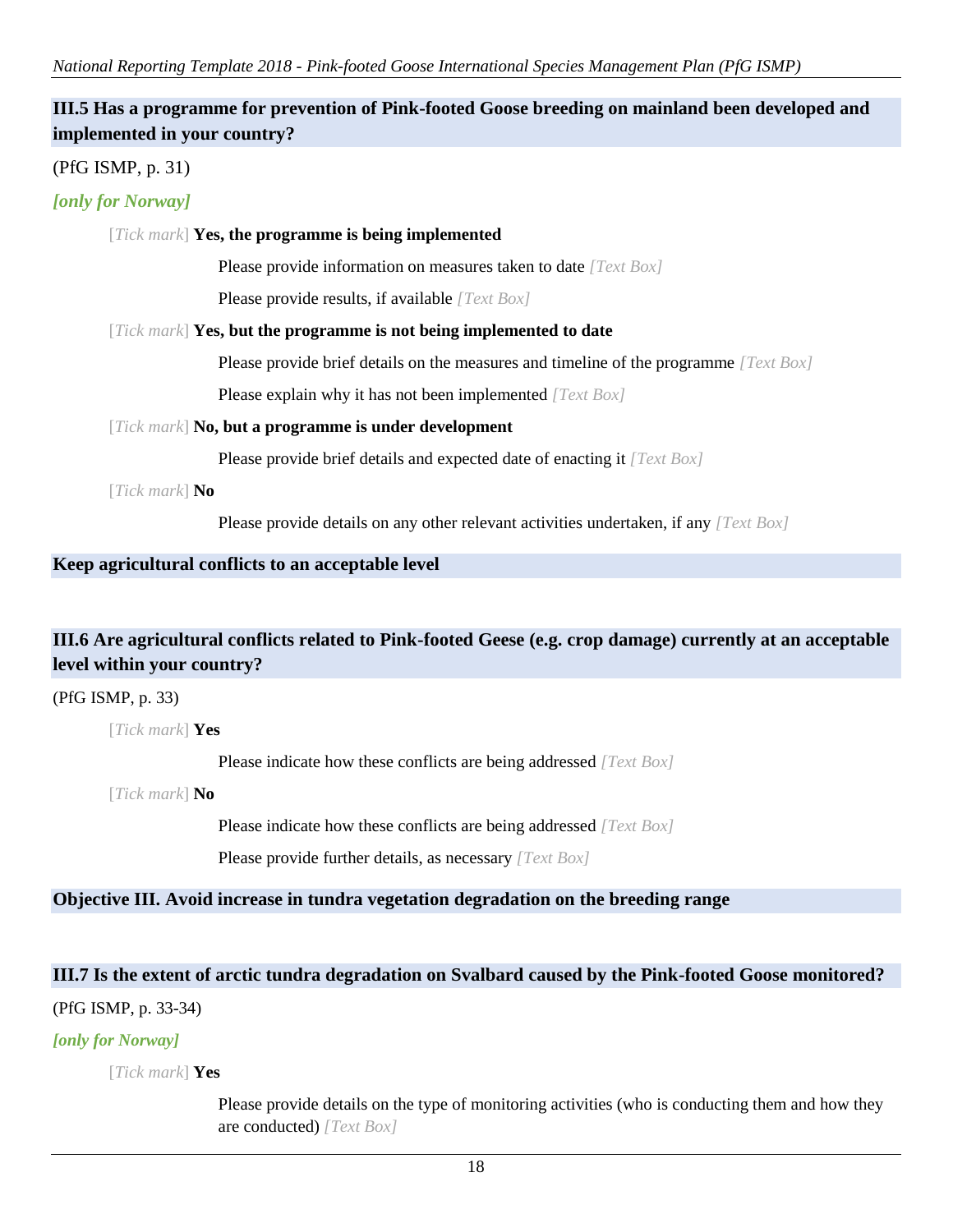# **Is there an increase in the level of degradation of the arctic tundra?**

[*Tick mark*] **Yes**

Please provide any results or evidence *[Text Box]*

[*Tick mark*] **No**

Please provide any results or evidence *[Text Box]*

[*Tick mark*] **No**

Please explain the reasons *[Text Box]*

# **Objective IV. Allow for recreational use that does not jeopardize the population**

**III.8 Does your country promote and/or implement (in the past three years) any national or regional (subnational) hunting-related campaigns, training programmes and/or management activities ?**

(PfG ISMP, p. 31)

# *[only Norway and Denmark]*

[*Tick mark*] **Wise use hunting practices?**

Please provide brief details (attach files or provide web links, if available) *[Text Box]*

### [*Tick mark*] **Best practices to reduce crippling rates**

Please provide brief details (attach files or provide web links, if available) *[Text Box]*

# [*Tick mark*] **Self-organization and coordination of local hunting**

Please provide brief details (attach files or provide web links, if available) *[Text Box]*

# [*Tick mark*] **No campaigns, programmes or activities have been implemented**

Please explain the reasons *[Text Box]*

# **Optionally, please provide any other information related to the implementation of the PfG ISMP**

Please provide further information here [*Text box*]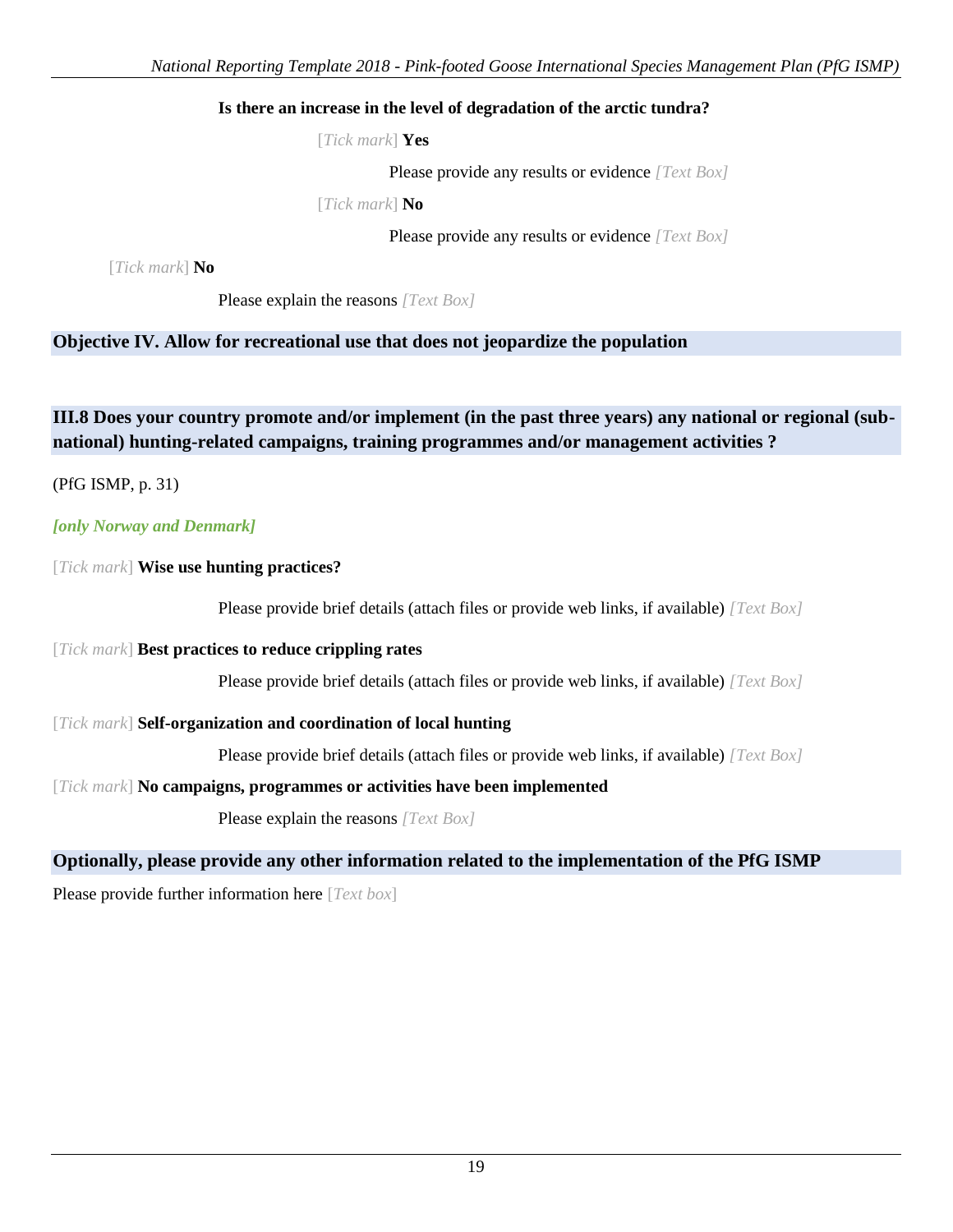# **TAIGA BEAN GOOSE INTERNATIONAL SINGLE SPECIES ACTION PLAN**

# **(TBG ISSAP)**

# **IV. Sub-section A Taiga Bean Goose International Single Species Action Plan (TBG ISSAP) - Eastern 1 Management Unit**

*Participating Range States: Belarus, Estonia, Germany, Latvia, Lithuania, Russia, Ukraine* 

**Objective 1 Increase survival rate of adults**

**Result 1.1 Legal harvest does not jeopardize an increase of adult survival rates**

# **IV.1 Has your country developed and adopted legislation for the closure of hunting of TBG to allow for TBG to pass before goose hunting is opened?**

(activity 1.1.1.1 Biannual Taiga Bean Goose implementation plan agreed at the 1st EGM IWG meeting in Kristianstad, Sweden in December 2016)

[*Tick mark*] **Yes, developed and adopted**

Please describe what legislation has been developed [*Text box*]

Please indicate when it was adopted [*Text box*]

Please indicate how the legislation is enforced [*Text box*]

# [*Tick mark*] **Yes, developed but not adopted**

Please describe what legislation has been developed [*Text box*]

Please indicate the timeframe when the legislation is expected to be adopted [*Text box*]

[*Tick mark*] **No**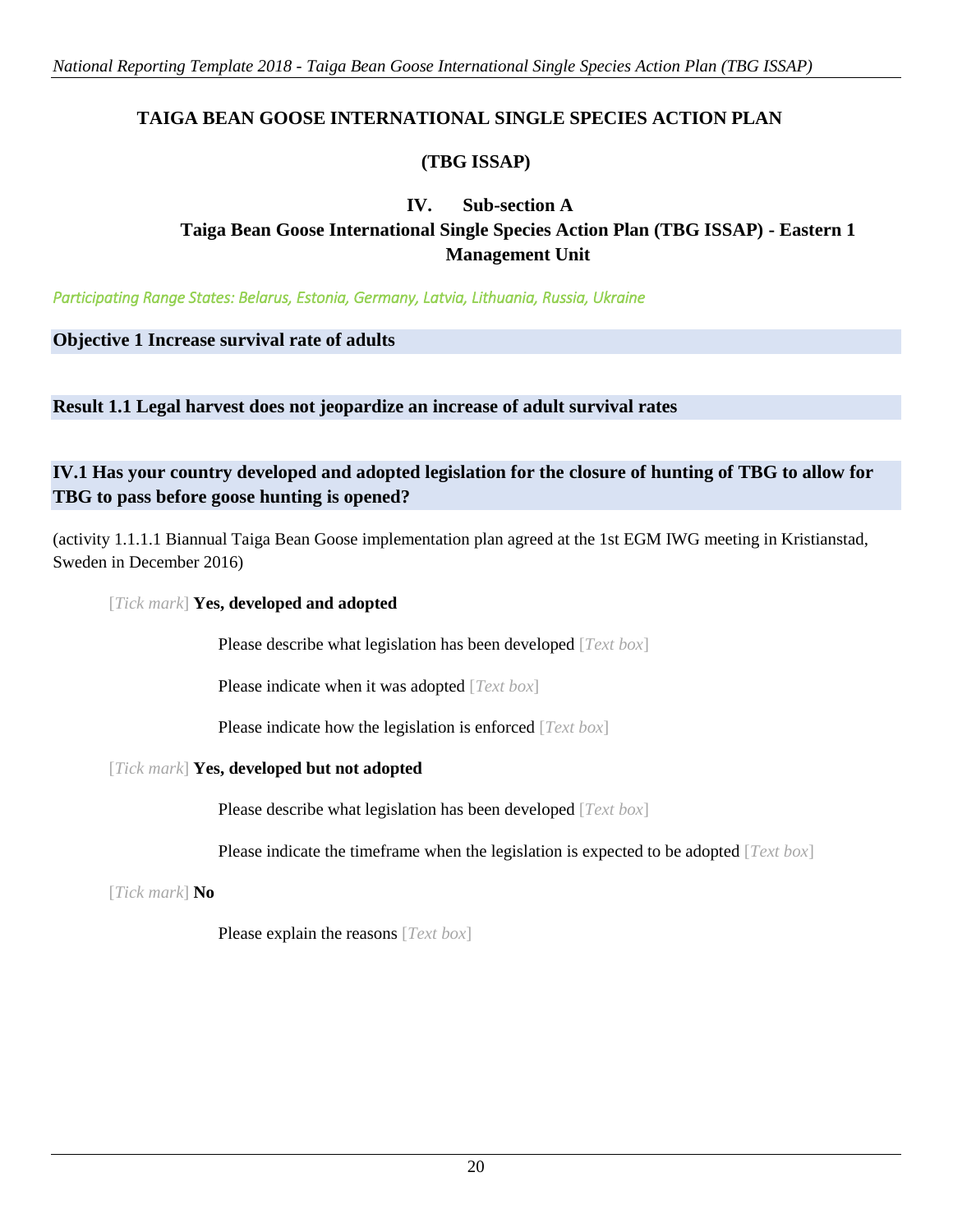# **IV.2 Please indicate how you are improving the knowledge of the occurrence of TBG on sub-species level in your country**

(activity 1.1.1.2 Biannual Taiga Bean Goose implementation plan agreed at the 1st EGM IWG meeting in Kristianstad, Sweden in December 2016)

# **IV.2.1 Ensuring national monitoring at all known key sites**

[*Tick mark*] **Yes**

Please describe the activities undertaken [*Text box*]

Please list the key sites where monitoring activities are being undertaken [*Text box*]

Please provide relevant documents or weblinks [*Text box*]

[*Tick mark*] **No**

Please explain the reasons [*Text box*]

# **IV.2.2 Providing identification training to people carrying out the monitoring activities**

[*Tick mark*] **Yes**

Please describe the activities undertaken [*Text box*]

Please provide relevant identification materials or weblinks, if available [*Text box*]

[*Tick mark*] **No**

Please explain the reasons [*Text box*]

# **IV.2.3. Providing equipment to people carrying out the monitoring activities**

[*Tick mark*] **Yes**

Please describe the activities undertaken [*Text box*]

Please provide relevant documents or weblinks [*Text box*]

[*Tick mark*] **No**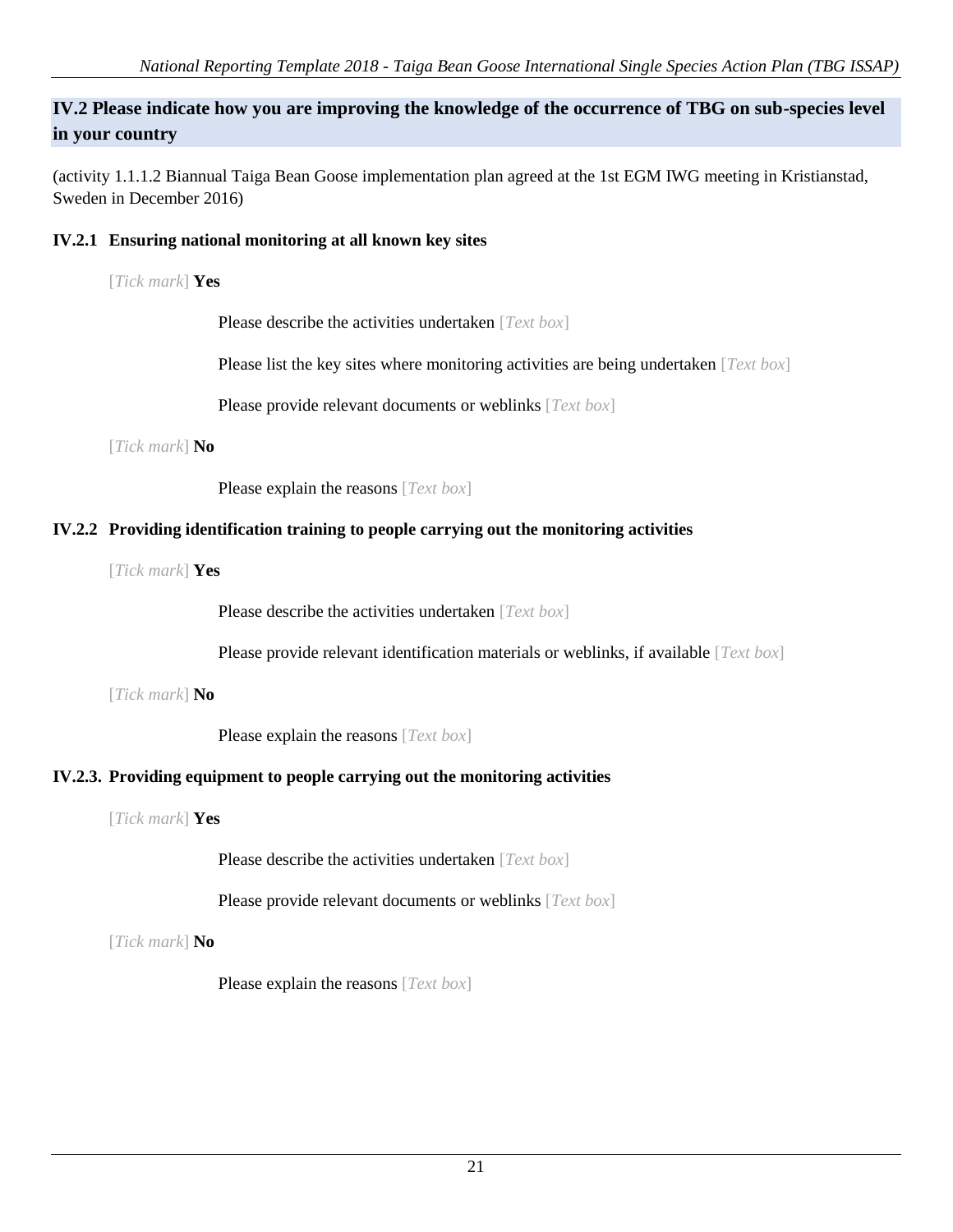# **IV.2 4 Carrying out a satellite/GPS tagging project on TBG in the wintering/staging areas**

[*Tick mark*] **Yes**

Please describe the activities undertaken [*Text box*]

Please provide relevant documents or weblinks [*Text box*]

[*Tick mark*] **No**

Please explain the reasons [*Text box*]

# **IV.2.5 Any other relevant activities**

[*Tick mark*] **Yes**

Please describe the activities undertaken [*Text box*]

Please provide relevant documents or weblinks [*Text box*]

[*Tick mark*] **No**

# **Result 1.2 Illegal harvest is reduced to non-significant levels**

# **IV.3 Does your country implement an awareness-raising campaign for hunters to complement necessary legislation changes?**

(activity 1.2.2.1 Biannual Taiga Bean Goose implementation plan agreed at the 1st EGM IWG meeting in Kristianstad, Sweden in December 2016)

# *[Only for Belarus and Ukraine]*

# [*Tick mark*] **Yes, an awareness-raising campaign is being implemented**

Please indicate who is involved in the implementation (e.g. national NGOs, research institutes, etc.) [*Text box*]

Please provide brief details about the activities that are being implemented [*Text box*]

Please provide a weblink or upload more information on the campaign [*Text box*]

# **Does the campaign include guidance on identification of grey geese?**

#### [*Tick mark*] **Yes**

Please upload identification guides and provide weblinks [*Text box*]

Please provide further information, if available [*Text box*]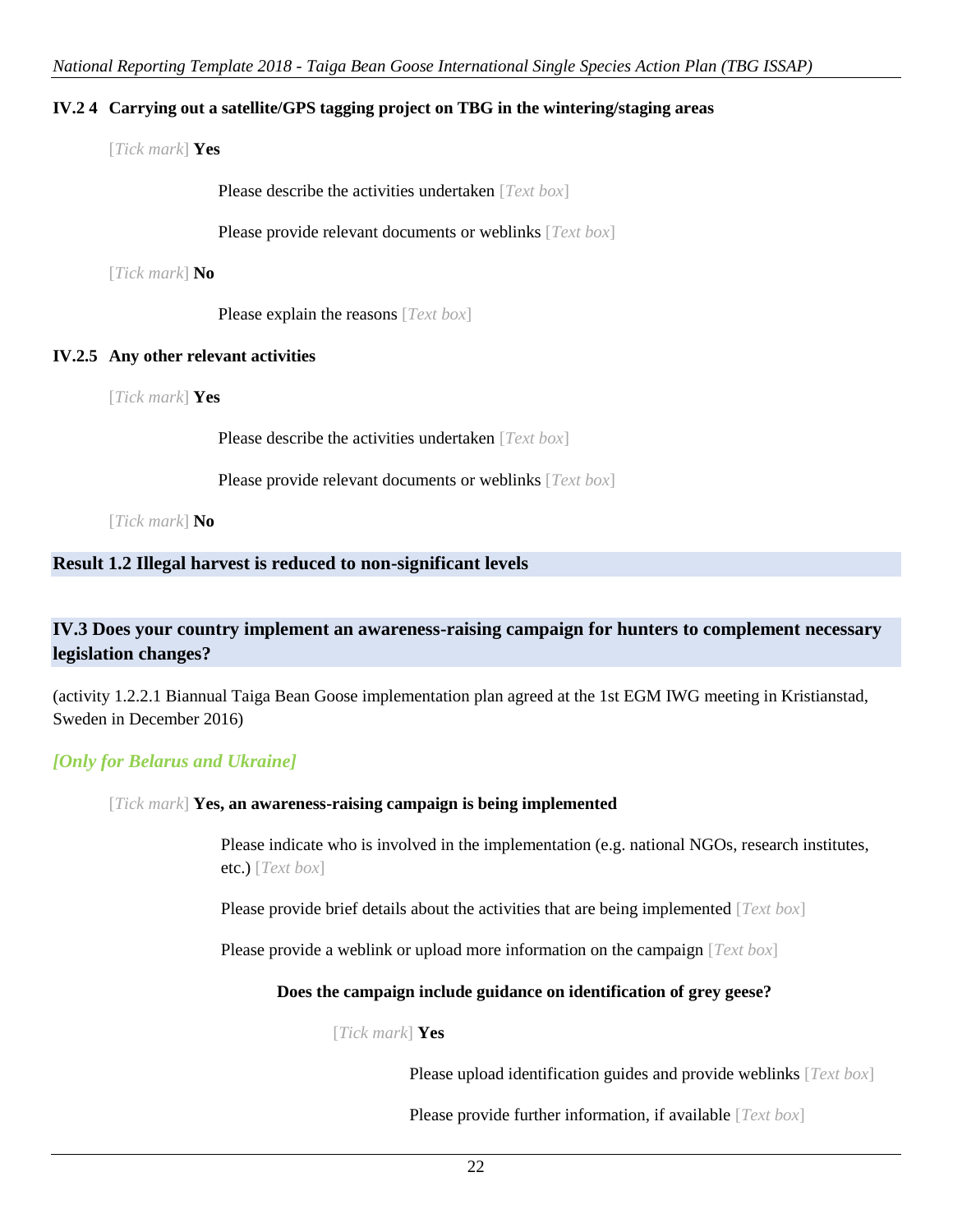[*Tick mark*] **No** 

Please explain the reasons [*Text box*]

# *[Tick mark]* **No, but an awareness-raising campaign is under development**

Please indicate who is in charge of developing the campaigns [*Text box*]

Please provide information on when the development is expected to be finalized [*Text box*]

Please indicate when the implementation of the campaign is envisaged to start [*Text box*]

[*Tick mark*] **No** 

Please provide reasons why an awareness-raising campaign is not in place [*Text box*]

# **IV.4 Has special publication on the occurrence of the Taiga Bean Goose been produced and disseminated?**

(activity 1.2.2.2 Biannual Taiga Bean Goose implementation plan agreed at the 1st EGM IWG meeting in Kristianstad, Sweden in December 2016)

# *[Only for Ukraine]*

[*Tick mark*] **Yes produced and disseminated**

Please provide details on dissemination, upload publication or provide weblink [*Text box*]

# [*Tick mark*] **Yes, currently being produced**

Please provide details on the timeframe [*Text box*]

Please indicate who is in charge of producing the publication [*Text box*]

Please provide details on the dissemination plans [*Text box*]

[*Tick mark*] **No**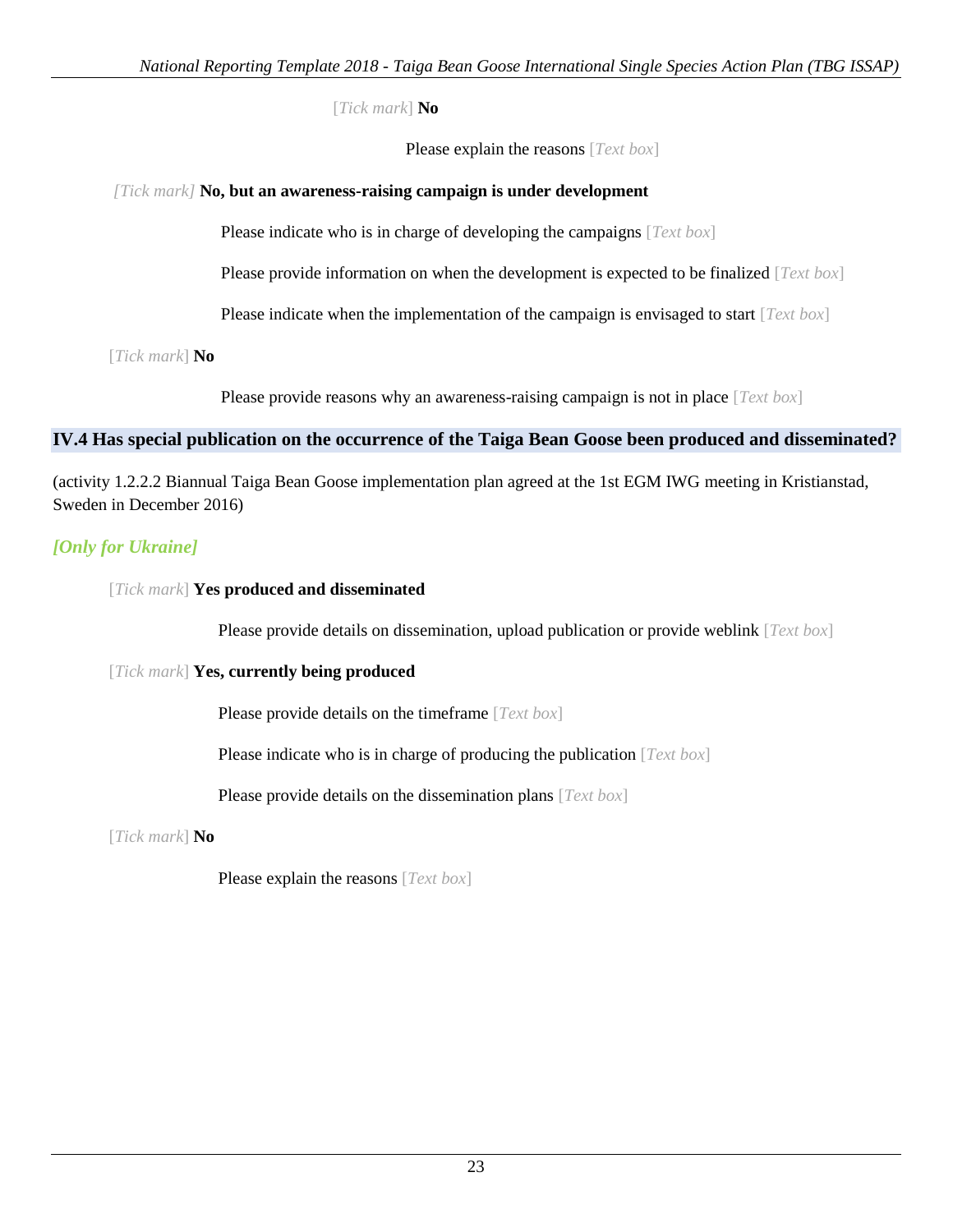# **Other objectives and results as decided by the EGM IWG**

# **Reducing Taiga Bean Goose crippling**

# **IV.5 Have you undertaken any activities to reduce TBG crippling rates?**

(activity agreed at the 1st EGM IWG meeting in Kristianstad, Sweden in December 2016)

[Tick mark] **Yes**

Please provide details on the activities [*Text box*]

[*Tick mark*] **No**

Please explain the reasons [*Text box*]

[*Tick mark*] **Not applicable**

Please explain the reasons [*Text box*]

#### **Raising identification skills and awareness amongst hunters**

# **IV.6 Have training programmes to develop identification skills amongst hunters been organized by national hunting associations?**

(activity agreed at the 1st EGM IWG meeting in Kristianstad, Sweden in December 2016)

[*Tick mark*] **Yes**

Please provide more information on the training programmes [*Text box*]

**Have the training programmes been developed in cooperation with BirdLife partners and other conservation NGOs?** 

[*Tick mark*] **Yes**

Please provide a list of cooperating partners [*Text box*]

Please provide more information of detailed activities with partners [*Text box*]

Please upload any relevant materials [*Text box*]

Please provide weblinks [*Text box*]

[*Tick mark*] **No**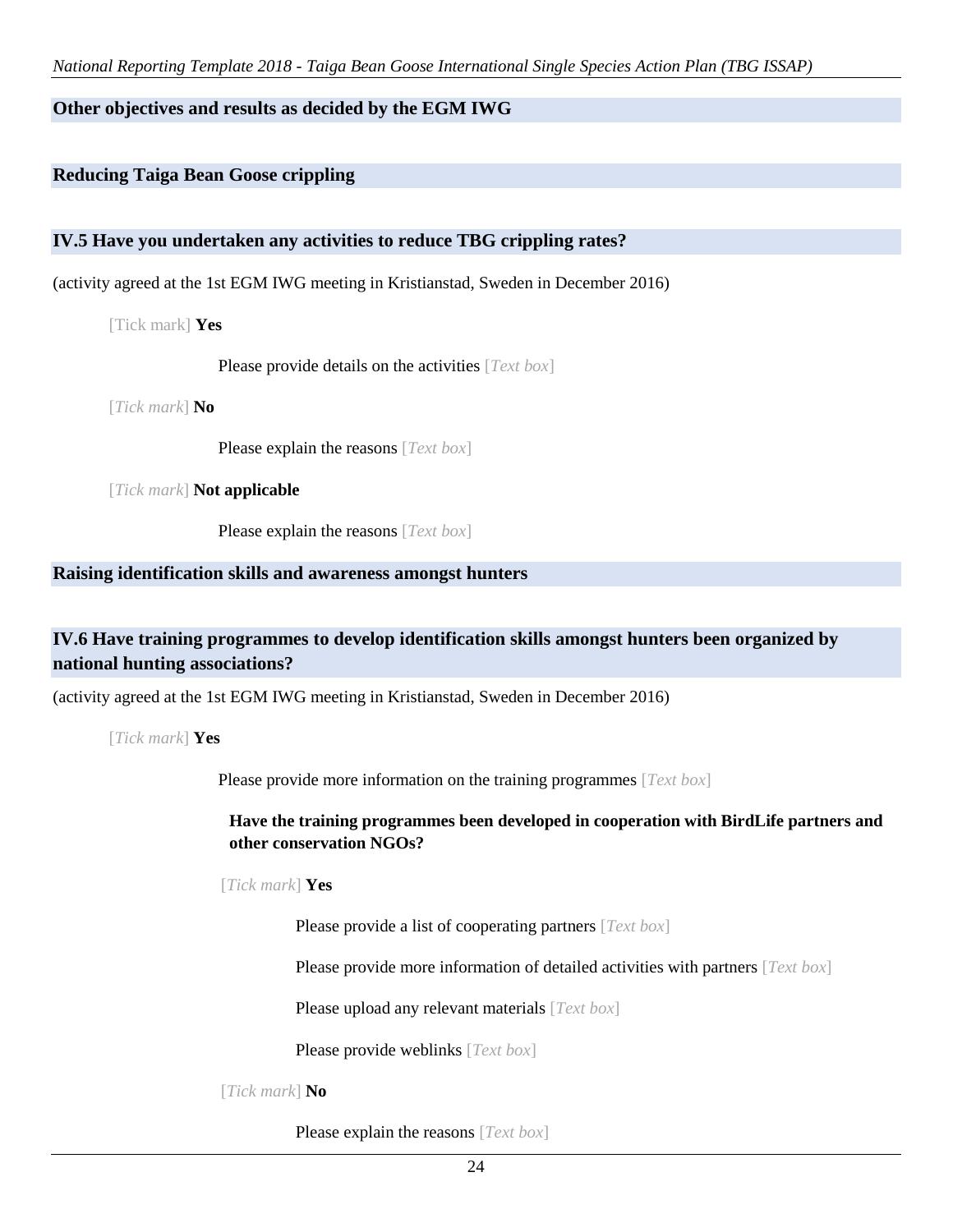[*Tick mark*] **No**

Please explain the reasons [*Text box*]

[*Tick mark*] **Not applicable**

Please explain the reasons [*Text box*]

# **Optionally, please provide any other information related to the implementation of the TBG ISSAP**

Please provide information here [*Text box*]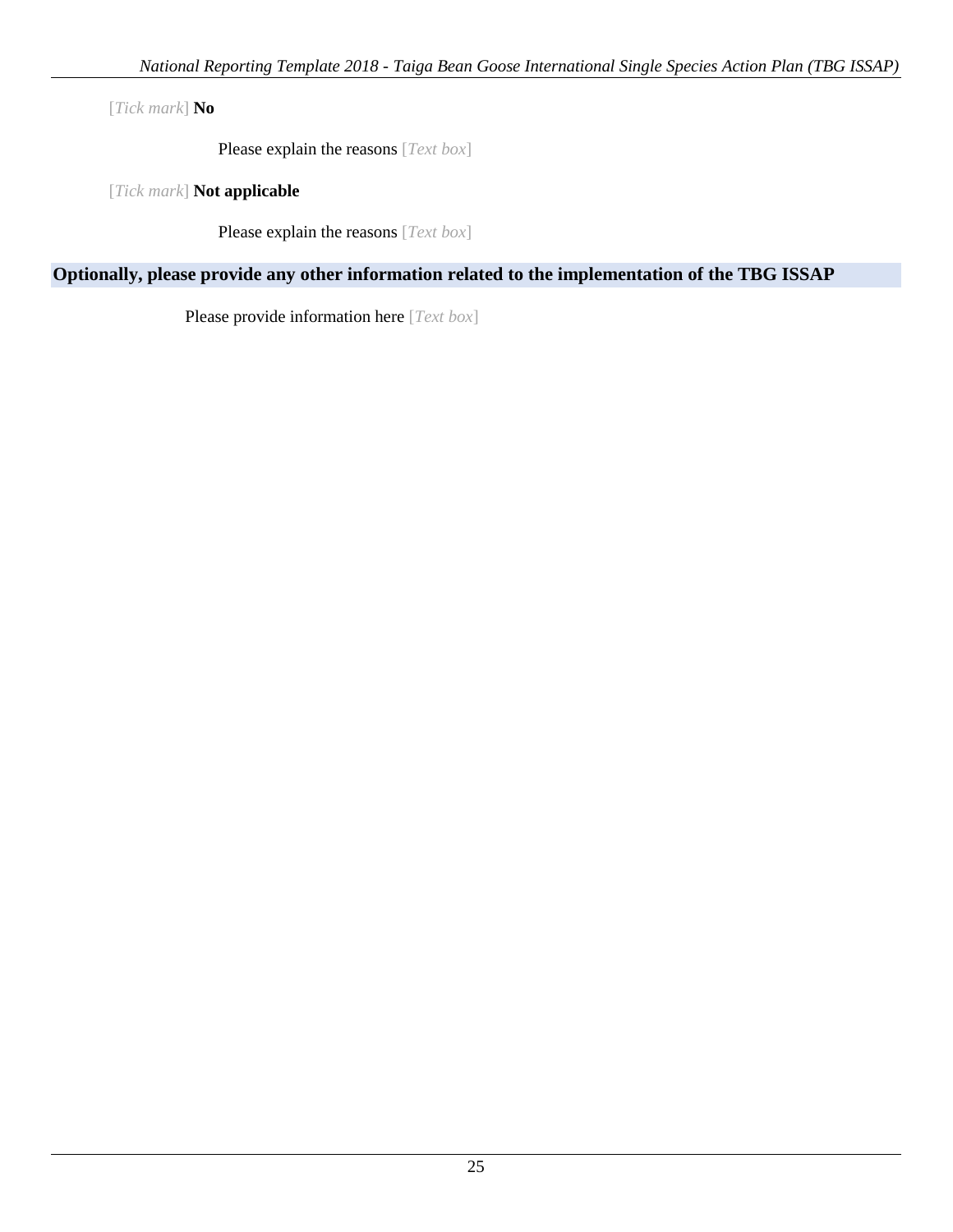# **V. Sub-section B Taiga Bean Goose International Single Species Action Plan (TBG ISSAP) - Western and Central Management Units**

*(Participating Range States: Denmark, Finland, Norway, Russia, Sweden, UK)*

### **Objective 1 Increase survival rate of adults**

### **Result 1.2 Illegal harvest is reduced to non-significant levels**

### **V.1 Is TBG shooting investigated in the North-East Jutland and Zealand**

(activity 1.2.2.1 Biannual Taiga Bean Goose implementation plan agreed at the 1st EGM IWG meeting in Kristianstad, Sweden in December 2016)?

# *[Only for Denmark]*

[*Tick mark*] **Yes**

Please indicate what activities have been undertaken [*Text box*]

Please provide results, relevant publications and weblinks [*Text box*]

[*Tick mark*] **No**

Please explain the reasons [*Text box*]

# **Result 1.3: Impact of huntable native predators in breeding and moulting areas is reduced**

# *[Only for Finland]*

# **V.2 Are annual campaigns undertaken amongst hunters in the breeding areas to strengthen fox management in your country?**

(activity 1.3.1.1 Biannual Taiga Bean Goose implementation plan agreed at the 1st EGM IWG meeting in Kristianstad, Sweden in December 2016)

[*Tick mark*] **Yes** 

Please list the areas where the campaigns are being undertaken [*Text box*]

Please list the hunting associations involved [*Text box*]

Please provide any other relevant details and weblinks [*Text box*]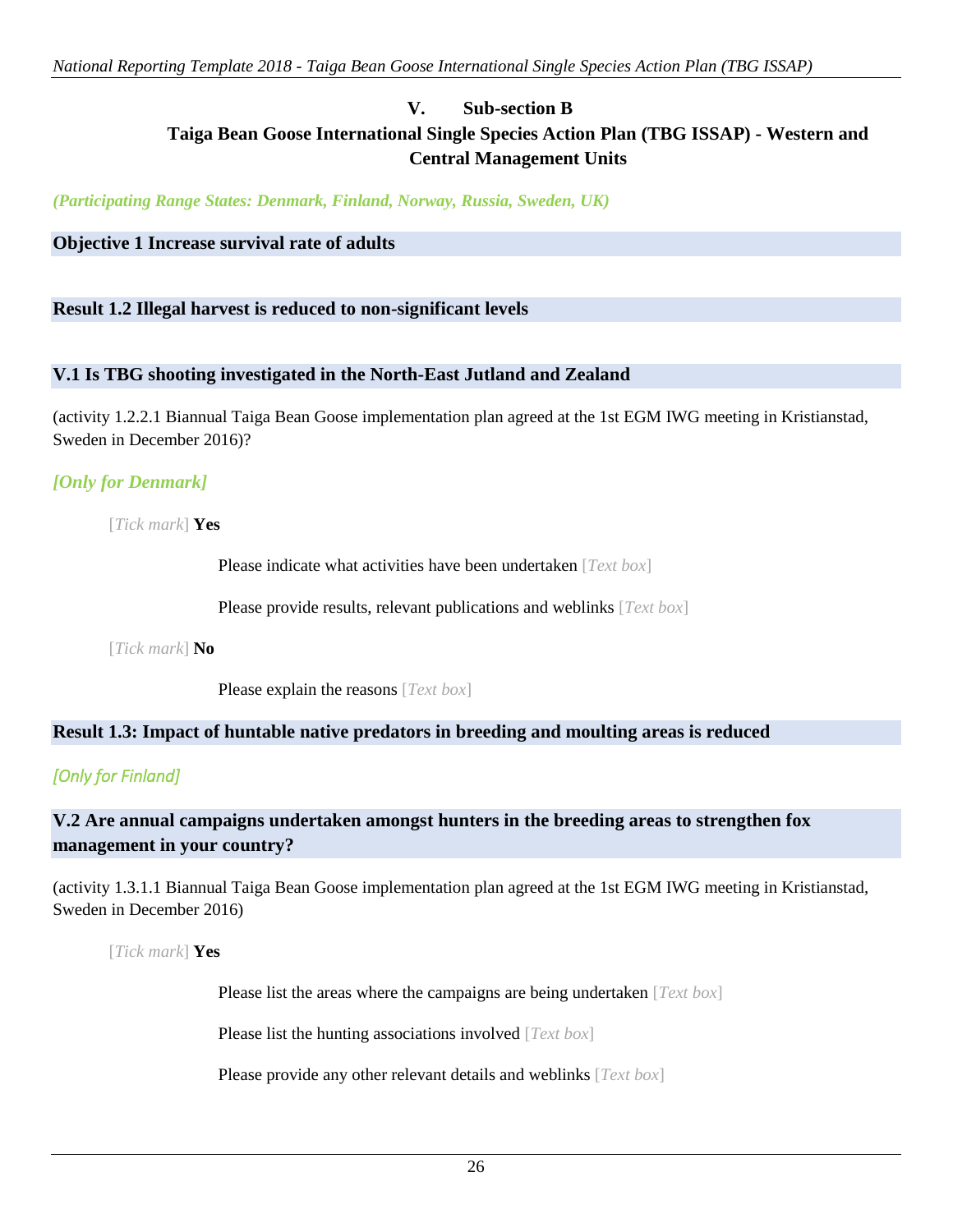[*Tick mark*] **No**

Please explain the reasons [*Text box*]

# **V.3 Has fox management in northernmost Finland been further strengthened by the Finnish Wildlife agency and the Forestry and Parks Service?**

(activity 1.3.1.2 Biannual Taiga Bean Goose implementation plan agreed at the 1st EGM IWG meeting in Kristianstad, Sweden in December 2016)

[*Tick mark*] **Yes**

Please explain what activities have taken place [*Text box*]

Please provide results, relevant publications and weblinks [*Text box*]

[*Tick mark*] **No**

Please explain the reasons [*Text box*]

# **Result 1.4: Impact of alien predators in breeding and moulting areas is reduced**

*[Only for Finland and Sweden]*

# **V.4 Does your country implement programmes for the eradication of the raccoon dog?**

(activity 1.4.1.1 Biannual Taiga Bean Goose implementation plan agreed at the 1st EGM IWG meeting in Kristianstad, Sweden in December 2016)

[Tick mark] **Yes** 

Please provide details about the eradication programme(s) (scope, implementing entities, etc.) [*Text box*]

Please provide details on the effectiveness of the programmes [*Text box*]

Please provide an update on the current status of the raccoon dog [*Text box*]

[Tick mark] **No**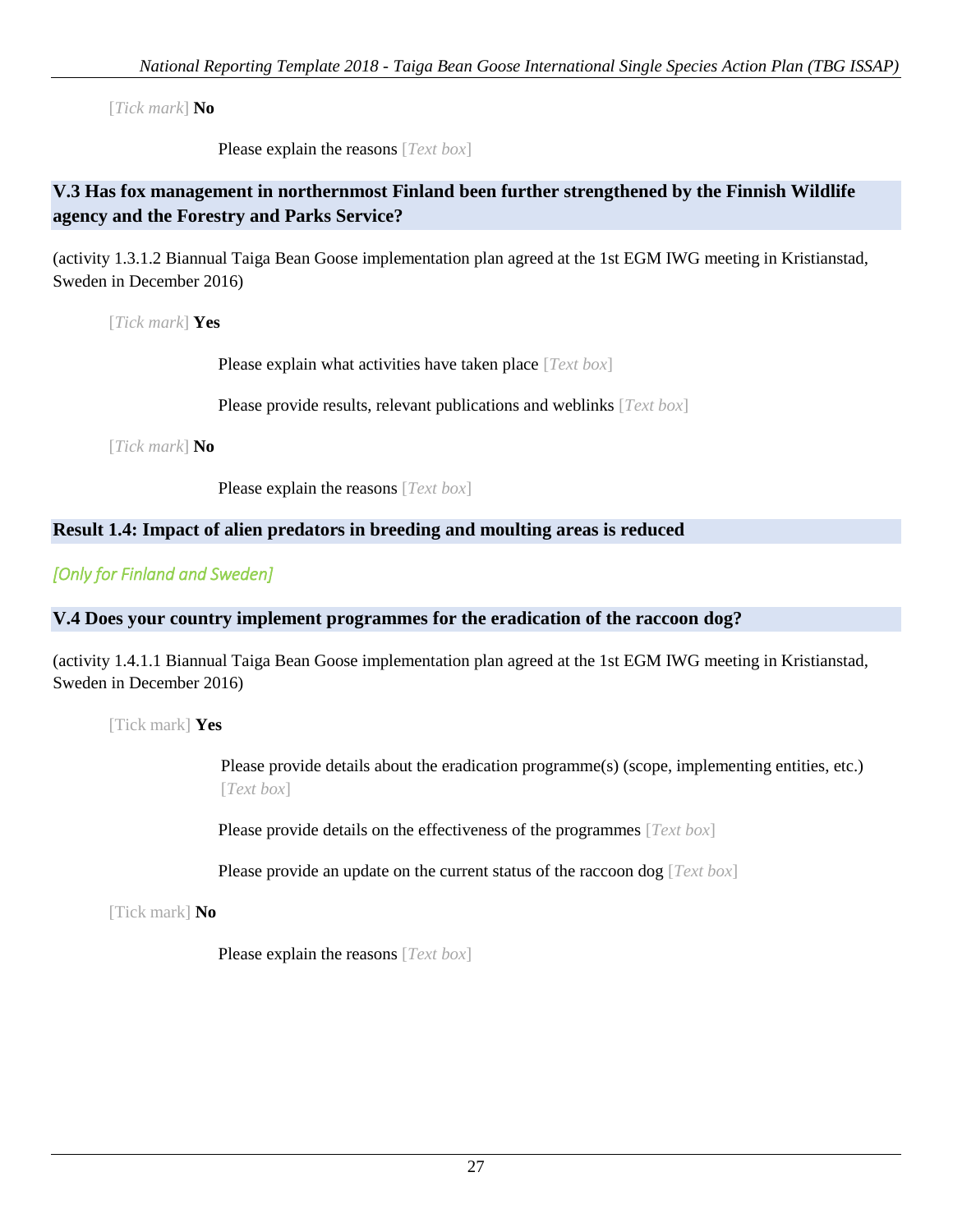# **Objective 2 Increase reproductive rates**

# **Result 2.2: Intraspecific competition in spring staging areas is reduced**

# **V.5 Please provide updates on the implementation of the "fields for geese" programme**

(activity 2.2.1.1 Biannual Taiga Bean Goose implementation plan agreed at the 1st EGM IWG meeting in Kristianstad, Sweden in December 2016) *[Only for Sweden] [Text box]*

**V.6 Please provide information on the continuation and implementation of the "unharvested-fields-forbirds" programme (within the Common Agricultural Policy)**

(activity 2.2.1.2 and 2.2.1.3) *[Only for Finland] [Text box]*

**Objective 3 Stop ongoing loss, fragmentation and degradation of habitats, and restore lost, fragmented and degraded habitats** 

# **Result 3.1: Impact of forestry works is reduced**

# *[Only for Finland]*

# **V.7 Have working models been developed for wildlife-friendly forests management?**

(activity 3.1.1.1 Biannual Taiga Bean Goose implementation plan agreed at the 1st EGM IWG meeting in Kristianstad, Sweden in December 2016)

[Tick mark] **Yes**

**Please provide details on the working models developed** *[Text box]*

**Are these models being implemented?**

[Tick mark] **Yes**

**Please provide more information on the progress** *[Text box]*

**Have these models been promoted to reach forest owners?** 

[Tick mark] **Yes**

Please provide more information *[Text box]*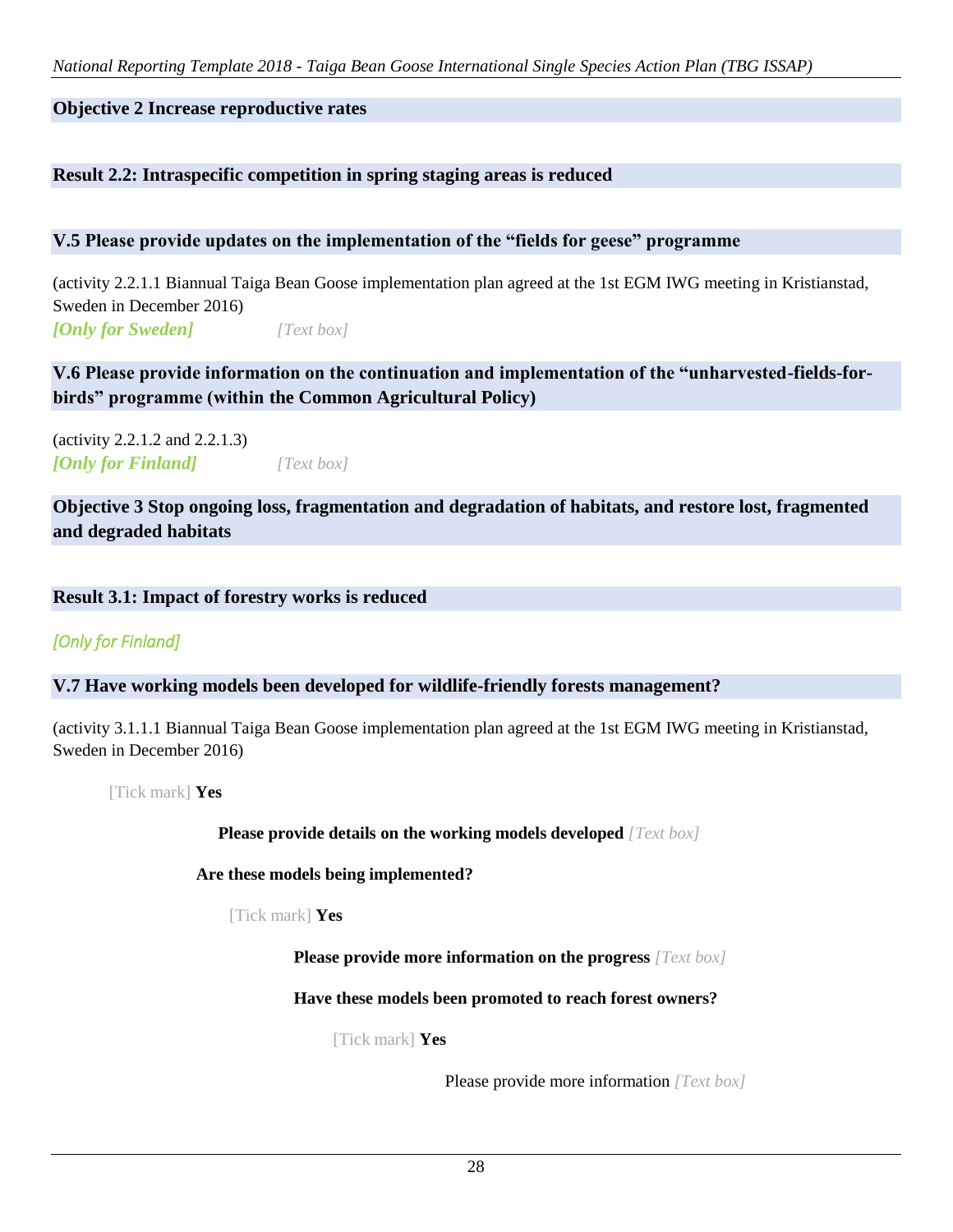[Tick mark] **No**

Please explain the reasons *[Text box]*

### **Have these models been promoted to reach forest corporations?**

[Tick mark] **Yes**

Please provide more information *[Text box]*

[Tick mark] **No**

Please explain the reasons *[Text box]*

[Tick mark] **No**

**Please explain the reasons** *[Text box]*

[Tick mark] **No**

**Please explain the reasons** *[Text box]*

# **V.8 Please indicate the implementation progress to reach the annual goals for mire restoration**

(activity 3.1.2.1 Biannual Taiga Bean Goose implementation plan agreed at the 1st EGM IWG meeting in Kristianstad, Sweden in December 2016)

*[Text box]*

**Result 3.3: Breeding, staging and wintering habitats are not further lost due to oil and gas or renewable energy developments**

# **V.9. Are you monitoring the collision risk posed by renewable energy developments to TBG close to the Special Protection Areas, identified as their important wintering sites?**

(activity 3.3.1.1 Biannual Taiga Bean Goose implementation plan agreed at the 1st EGM IWG meeting in Kristianstad, Sweden in December 2016)?

*[only for Denmark]*

[Tick mark] **Yes**

**Please provide information on the relevant actions that have been undertaken** *[Text box]*

**Please provide any results, if available** *[Text box]*

[Tick mark] **No**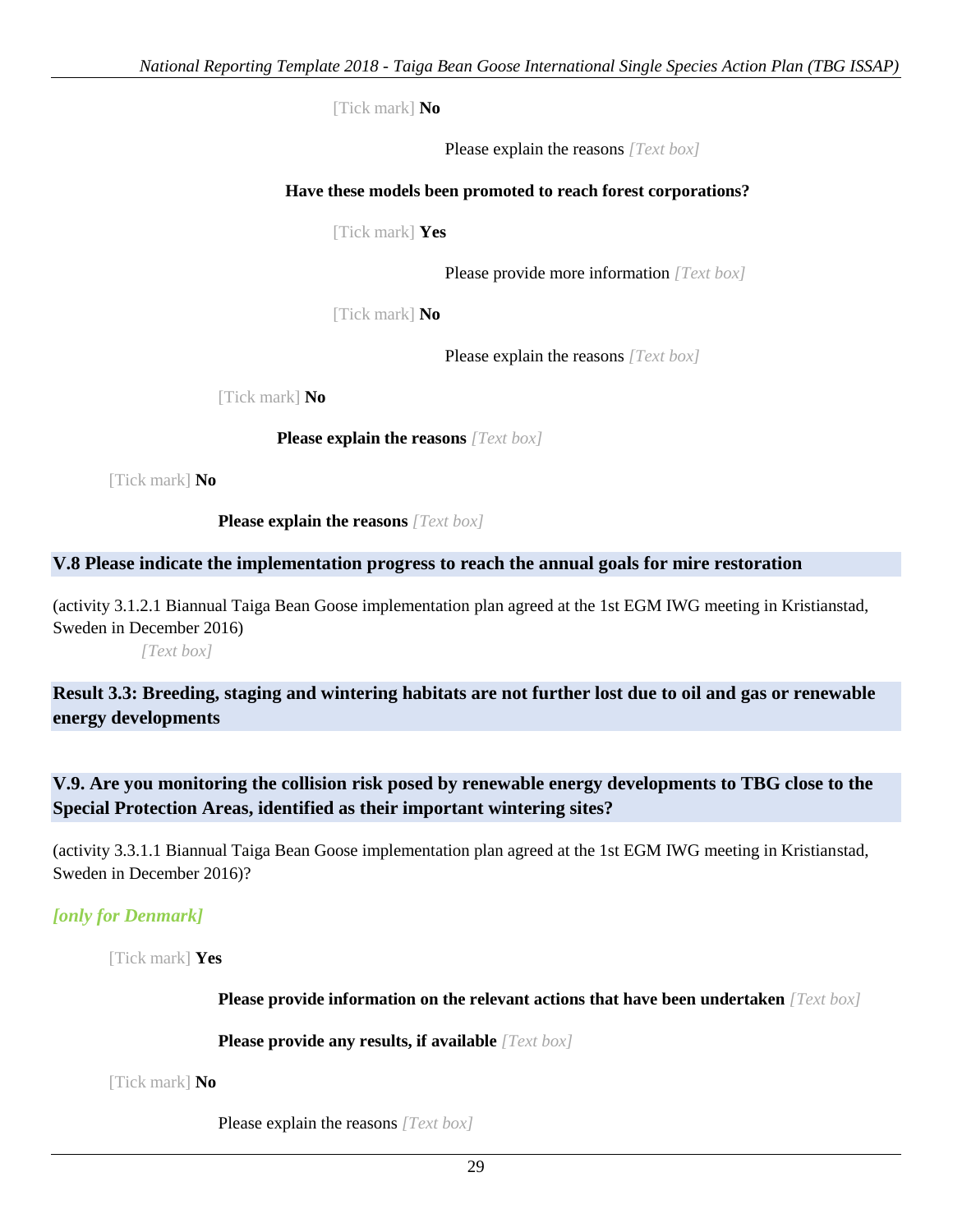*National Reporting Template 2018 - Taiga Bean Goose International Single Species Action Plan (TBG ISSAP)*

# **Result 3.4: Impact of agriculture on natural Taiga Bean Goose habitats is minimized**

**V.10 Has the area of managed coastal grasslands under the Common Agricultural Policy (CAP) increased in your country compared to 2017?**

(activity 3.4.1.1 Biannual Taiga Bean Goose implementation plan agreed at the 1st EGM IWG meeting in Kristianstad, Sweden in December 2016)

# *[only for Finland]*

[Tick mark] **Yes**

**Please indicate the size of the total area** *[Text box]*

**Please indicate the additional area managed since the beginning of 2017** *[Text box]*

**Please describe the activities undertaken on grassland management** *[Text box]*

**Please upload relevant documentation and provide weblinks** *[Text box]*

[Tick mark] **No**

Please explain the reasons *[Text box]*

# **Other objectives and results as decided by the EGM IWG**

# **Review factors possibly contributing to rapid declines in eastern England and implement appropriate management responses**

# *[only for UK]*

# **V.11 Have possible factors causing population declines in eastern England been reviewed?**

(activity agreed at the 2nd EGM IWG meeting in Copenhagen, Denmark in June 2017)

[*Tick mark*] **Yes**

Please describe those factors and provide further information as available *[Text box]*

#### **Are appropriate management responses to these factors being implemented?**

#### [*Tick mark*] **Yes**

Please provide information on the activities implemented *[Text box]*

Please provide information about the main achievements and results *[Text box]*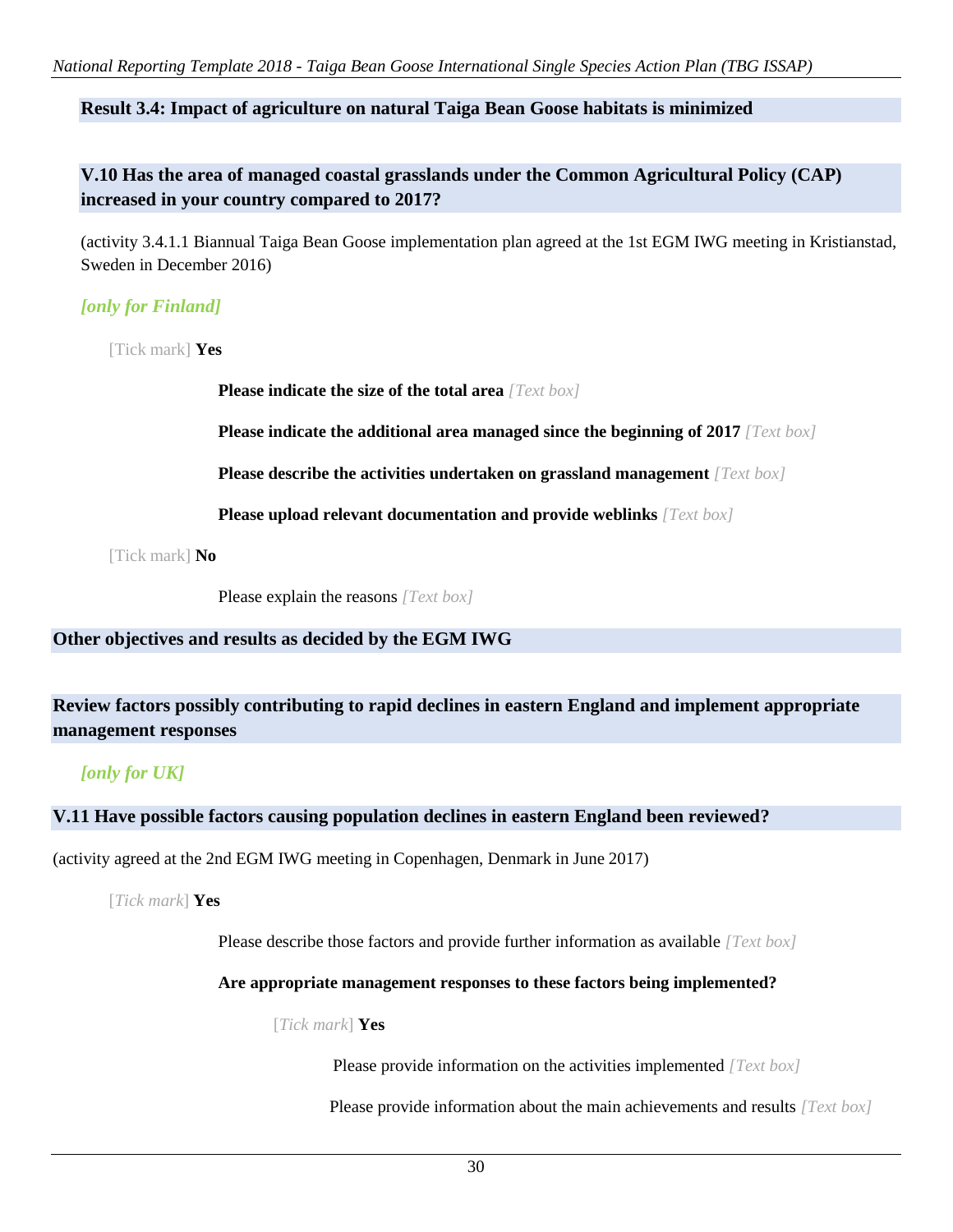[*Tick mark*] **No**

Please explain the reasons *[Text box]*

[*Tick mark*] **No**

Please explain the reasons *[Text box]*

**Reducing Taiga Bean Goose crippling**

# **V.12 Have you undertaken any activities in the past three years to reduce TBG crippling rates?**

(activity agreed at the 1st EGM IWG meeting in Kristianstad, Sweden in December 2016)

[*Tick mark*] **Yes**

Please provide details on the activities *[Text box]*

[*Tick mark*] **No**

Please explain the reasons *[Text box]*

[*Tick mark*] **Not applicable**

Please explain the reasons *[Text box]*

# **Raising identification skills and awareness amongst hunters**

# **V.13 Have training programmes to develop identification skills amongst hunters been organized by national hunting associations?**

(activity agreed at the 1st EGM IWG meeting in Kristianstad, Sweden in December 2016)

[*Tick mark*] **Yes**

Please provide more information on the training programmes *[Text box]*

# **Have the training programmes been developed in cooperation with BirdLife partners and other conservation NGOs?**

[*Tick mark*] **Yes**

Please provide a list of cooperating partners *[Text box]*

Please provide more information of detailed activities with partners *[Text box]*

Please upload any relevant materials *[Text box]*